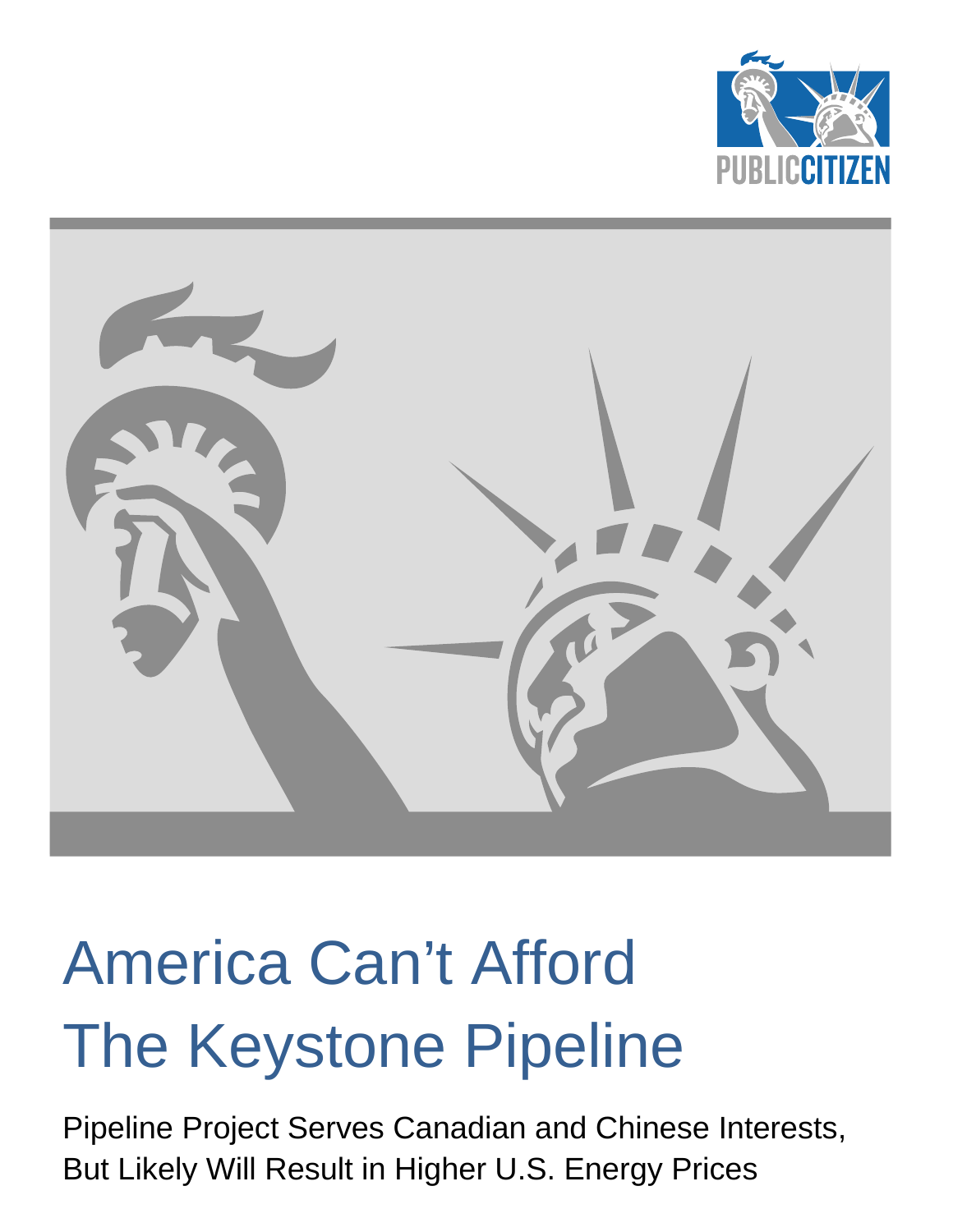#### **Acknowledgments**

This report was written by Tyson Slocum, director of Public Citizen's Energy Program.

#### **About Public Citizen**

Public Citizen is a national nonprofit organization with more than 300,000 members and supporters. We represent consumer interests through lobbying, litigation, administrative advocacy, research, and public education on a broad range of issues including consumer rights in the marketplace, product safety, financial regulation, worker safety, safe and affordable health care, campaign finance reform and government ethics, fair trade, climate change, and corporate and government accountability.



Public Citizen's Energy Program 215 Pennsylvania Avenue SE Washington, D.C. 20003 P: (202) 546-4996 F: (202) 547-7392 http://www.citizen.org

© 2013 Public Citizen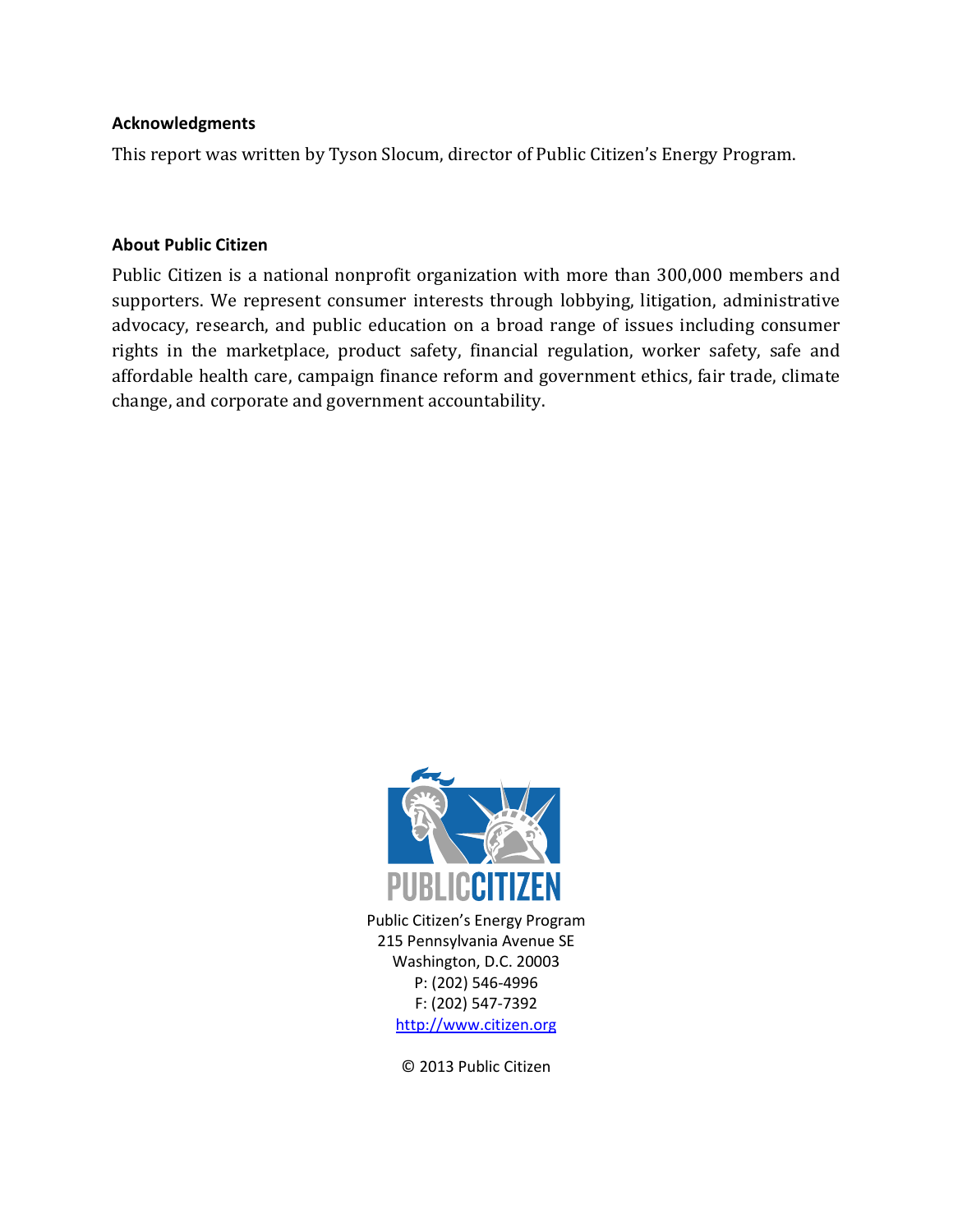## **Summary of Findings**

- By diverting oil from the U.S. market, the Keystone XL pipeline is likely to increase gasoline prices for consumers, a reality directly at odds with proponents' claims that the pipeline will tamp down rising gas prices.
- By diverting tar sands from the Midwest refineries, the Keystone pipeline is likely to have particularly significant impacts on prices in the Midwest. TransCanada documents indicate that generating a higher price for tar sands oil is a primary purpose of the pipeline project.
- A Public Citizen analysis finds that, absent increased exports of refined gasoline, average U.S. gasoline prices over the past year would have been as much as 3.5 percent lower. The Keystone pipeline will intensify the trend of increasing exports relative to domestic supply, putting further upward pressure on consumer prices.
- Because the Keystone XL pipeline is designed to promote exports of refined tar sands oil, it will, if anything, reduce national energy security. This directly contradicts the claims of pipeline proponents, who routinely state or imply that the pipeline will increase U.S. energy security.
- Further confounding claims that the pipeline will advance U.S. energy security is rapidly increasing Chinese national government interests in Canadian tar sands. China has every right to undertake its investments in Canadian tar sands, but those investments do not advance U.S. energy security.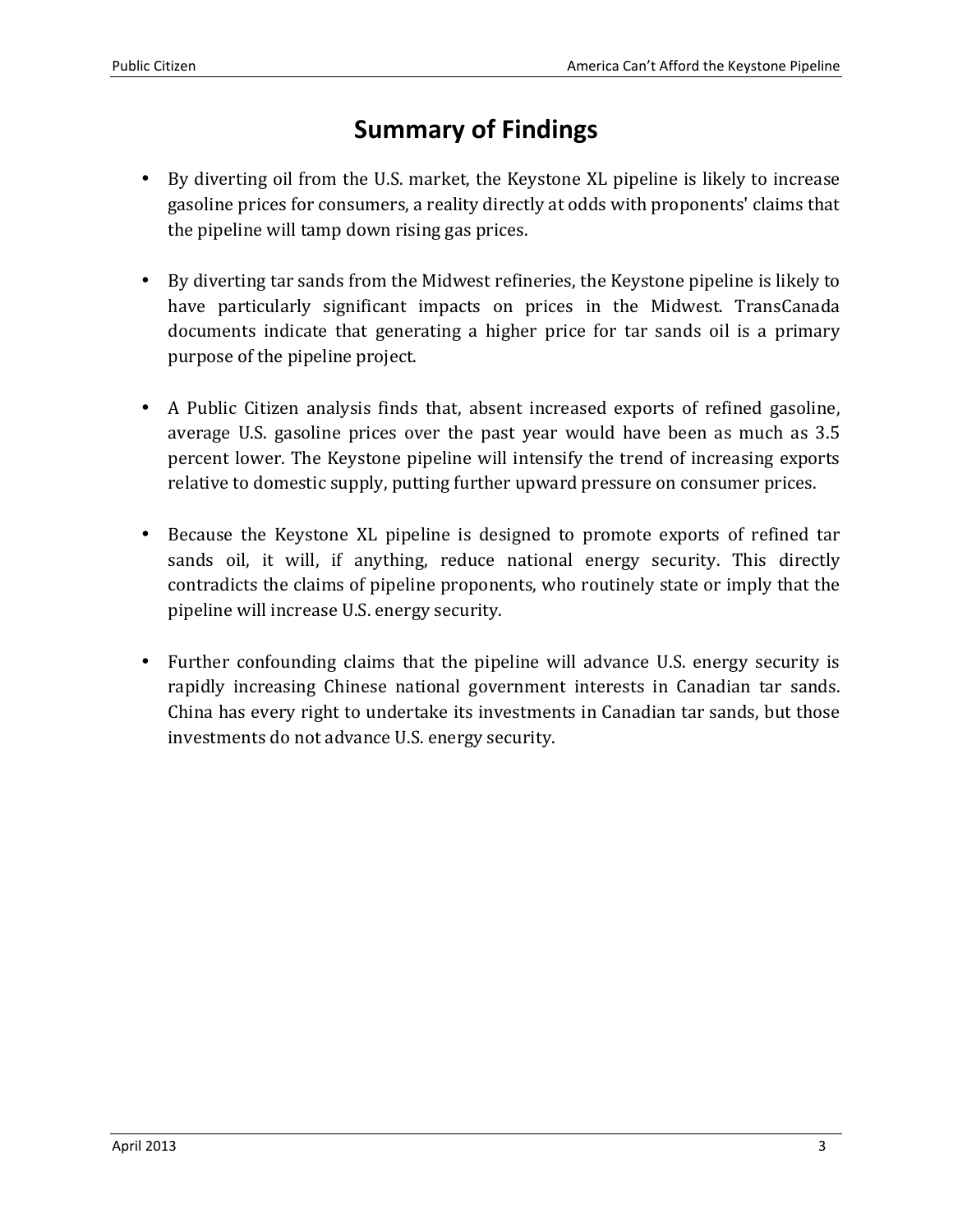## **Introduction**

The Keystone XL pipeline has emerged as the most controversial U.S. large-scale energy project in recent memory.

Critics have denounced the pipeline project for facilitating development of Canadian tar sands oil. An especially carbon-intensive form of energy, critics say the tar sands will speed the planet to catastrophic climate change. Critics have also denounced the impact of tar sands development on the Canadian environment and raised questions about how a pipeline spill might imperil water aquifers and the natural environment.

Proponents have advocated equally vociferously for the pipeline. They say it will create new jobs, but even the high-end estimates project fewer than 4,000 jobs. Key to proponents' case for the pipeline have been the claims that it will enhance U.S. energy security and lower prices for consumers.

This report focuses on, and disputes, these latter claims.

The first section notes changing U.S. market dynamics and the recent turn to exports from the United States of refined petroleum. Because of limited domestic refining capacity, increases in exports are associated with a rise in prices at the pump for consumers. Our analysis of the correlation between gasoline prices, crude oil prices and gasoline demand shows that, beginning in January 2011, gasoline exports are associated with an increase in prices from 2.1% to 3.5%.

The second and third sections emphasize that the core purpose of the Keystone XL pipeline is to divert tar sands oil exports from refineries in the Midwest to Gulf Coast refineries. That diversion will enable tar sands oil to be exported and to be priced in accord with a much higher international benchmark price. The direct result will be higher prices for consumers in the U.S. Midwest, contrary to the far-reaching claims and insinuations by Keystone proponents that the pipeline will lower consumer prices. The brief fourth section suggests a policy response to the price-raising impact of refined petroleum exports: a U.S. licensing system to restrict such exports.

The fifth section highlights the complete disconnect between the core export orientation of the Keystone pipeline and the notion that it will enhance U.S. energy security. The diversion of tar sands oil will, if anything, reduce U.S. energy security. The rapidly increasing Chinese national investment in the Canadian tar sands also undermines claims that the pipeline will enhance U.S. energy security.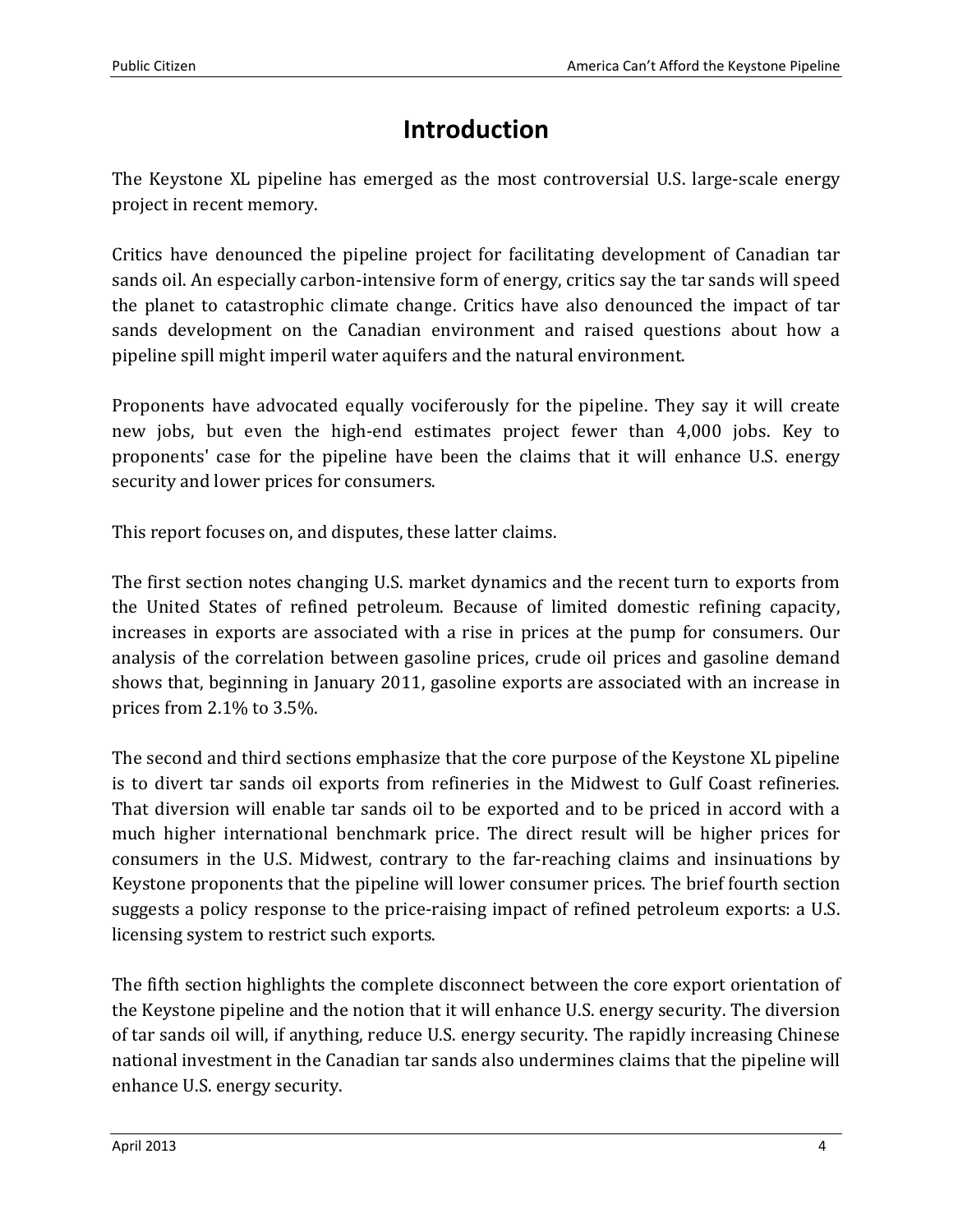## **I. Gasoline exports are raising prices for U.S. consumers**

Long defined by periods of domestic supply scarcity and unquenchable demand, U.S. energy policy has been characterized by a psyche that emphasizes increasing access to domestic oil production as a primary solution to energy security and energy price spikes. But American oil and gasoline markets are now undergoing fundamental changes.

U.S. oil and gasoline demand dropped after the 2008 financial crash and during the Great Recession, and will continue to decline or at least moderate thanks to increasing transportation fuel efficiency and alternatives. At the same time, domestic production is spiking due to the proliferation of unconventional onshore and offshore production.

The United States features the largest petroleum refining infrastructure in the world, and the industry has responded to these dynamic market shifts with a combination of refinery closures (reminiscent of the response to lower



oil prices in the 1990s) and market redesign: turning America into a net exporter of refined products for the first time since 1949. The United States now exports over 3 million barrels of refined petroleum every day – the largest export in the economy. These exports result in less spare refining capacity to meet domestic supply/demand fluctuations, creating tighter refined product markets.

A Public Citizen analysis of exports and domestic motor gasoline demand shows a predictive relationship between retail gasoline prices and the level of gasoline exports.

Beginning in January 2011, gasoline exports are associated with a price increase of 2.1% to 3.5%. This translates to a price hike between 8 and 12 cents per gallon, or more than a dollar every time a driver fills his or her tank.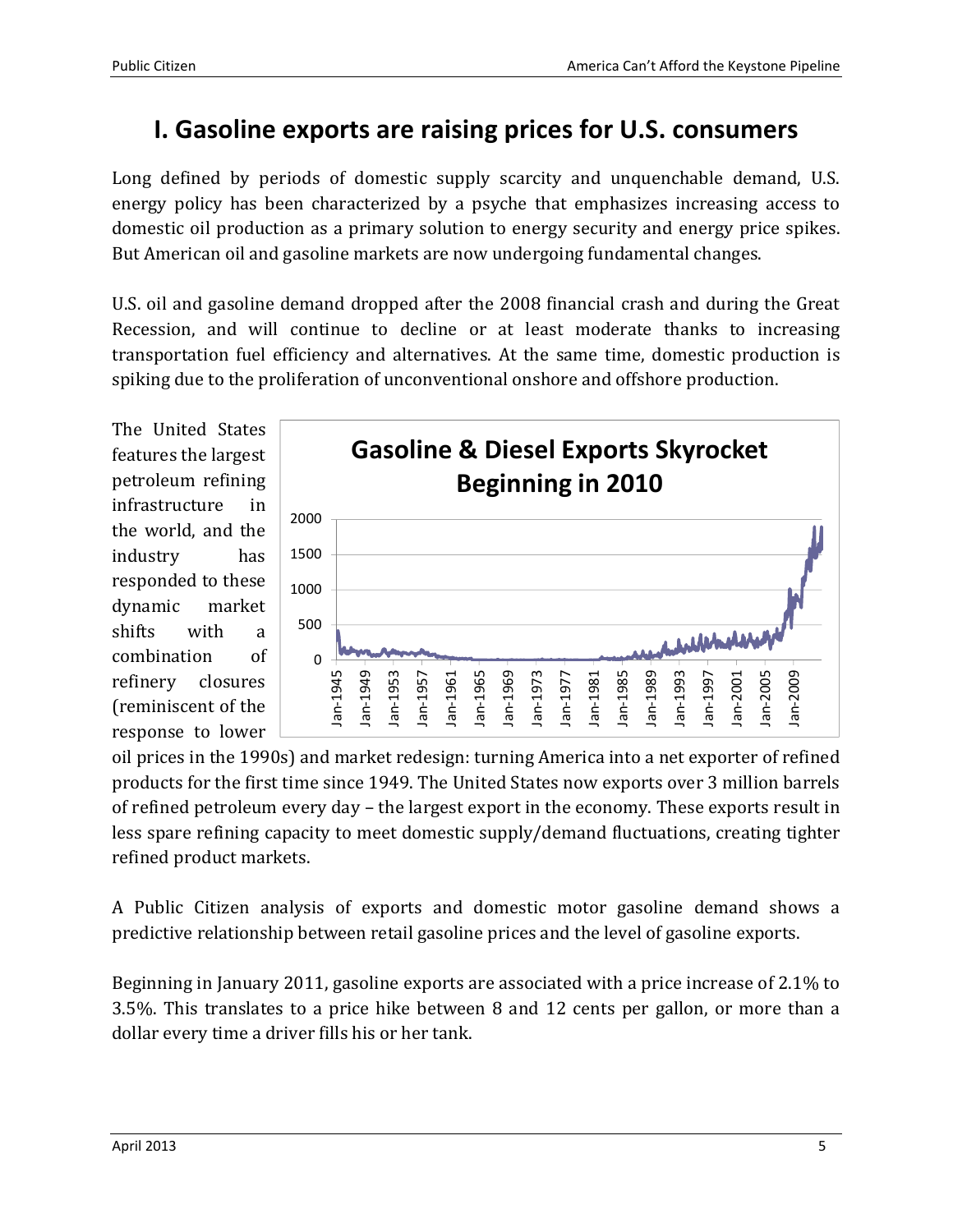The price volatility of retail gasoline prices is influenced by numerous variables, including, obviously, the price of crude oil and changes in domestic demand. The Public Citizen analysis controlled for these factors. While our analysis does not account for the impact on gasoline markets if exports are replaced with reduced levels of refining capacity, we do not believe that restricting exports through regulation will result in significant capacity changes, and therefore do not expect a significant price impact from regulating refined product exports.

If this export trend continues, or if an even greater volume of oil is sent to export-centric refineries in the Gulf Coast (or on the West Coast), Public Citizen expects this "export premium" to rise.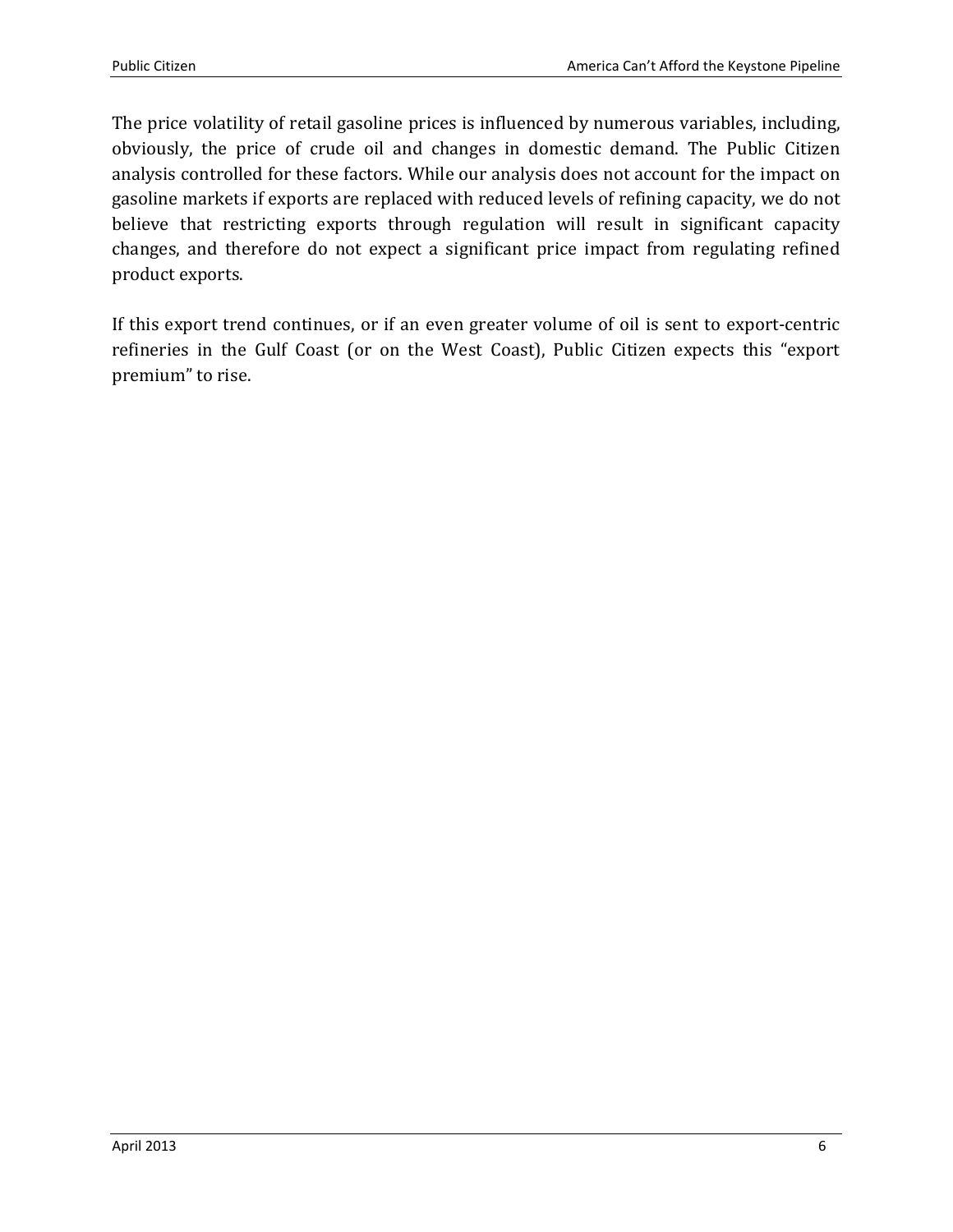## **II. Keystone: Pipeline to the World**

Canadian fossil fuel production and infrastructure have historically been designed to serve U.S. markets. Canadian oil production is essentially landlocked. As U.S.-consumed petroleum products enter a period of stagnation and decline, Canadian producers must find new export markets.

Meanwhile, U.S. Gulf Coast refineries are increasingly export-driven, for many of the same reasons (declining U.S. demand) that Canada is looking to new export markets. Representing 44 percent of U.S. refining capacity, the region accounts for roughly 75 percent of refined product exports. Annual exports of crude oil and refined petroleum have increased more than 266 percent from October 2006 to October 2012. And Texas Gulf Coast refineries are exporting more than 60 percent of the gasoline they produce.<sup>1</sup>

While most of these exports have been to Mexico and Latin America, in December 2012, four shipments totaling one million barrels of gasoline left the West Coast and the Gulf Coast for Asia, and analysts expect such Asian gasoline shipments to continue.2 A new, 28 million-barrel-capacity oil storage terminal is under construction in Ulsan, South Korea, "to attract refined product imports from Canada and the U.S."<sup>3</sup>

The Keystone XL pipeline is designed to connect Alberta tar sands to the Gulf Coast refineries. As TransCanada acknowledges, for the medium term, this is not about providing sufficient pipeline capacity to export the tar sands production to the United States; current pipelines already provide such capacity. The Keystone XL project aims to enable tar sands producers to divert their oil from the U.S. Midwest to the Gulf Coast. TransCanada, in its May 2012 permit application to the U.S. State Department, states:

*While there is existing transboundary pipeline capacity to accommodate projected additional imports of WCSB crude in the short to medium term, there is extremely limited pipeline transport capacity to move such crude oils to PADD III refineries [Petroleum Administration for Defense District III, encompassing states from New Mexico to Mississippi and inclusive of the Gulf Coast refineries].*<sup>4</sup>

This is not a revelation. TransCanada has made the same claims for many years. In authorizing construction of the pipeline, the Canadian National Energy Board's 2010 "Reasons for Decision" stated:

<sup>1</sup> http://priceofoil.org/2013/03/14/keystone-xl-refineries-already-exporting-60-percent-of-their-gasoline/

<sup>2</sup> http://blogs.platts.com/2012/12/19/asia\_exports/

<sup>3</sup> "Export Nation," Petroleum Intelligence Weekly, October 8, 2012.

<sup>4</sup> http://keystonepipeline-xl.state.gov/documents/organization/189504.pdf (p16)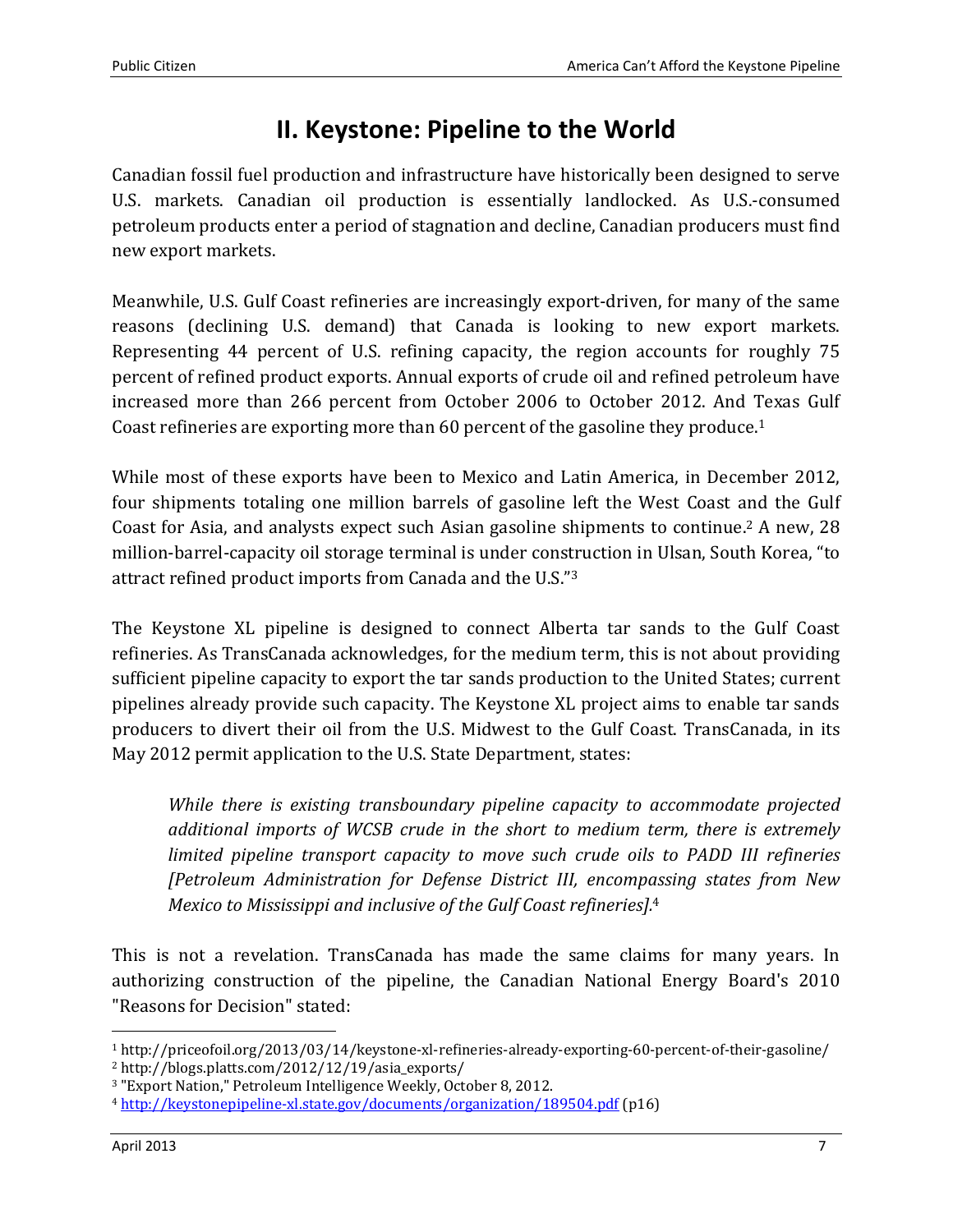*Keystone submitted, however, that the Keystone XL Pipeline is not an expansion of existing infrastructure in a conventional sense, such as a line looping project or an increase of capacity on an existing line through the addition of pumps, but a bullet line facility designed primarily to satisfy volume requirements in the USGC market and operate effectively and efficiently as one part of an integrated system.*<sup>5</sup>

Similarly, TransCanada had not claimed any medium-term need for the pipeline: "Based on its own supply forecast, the PGI [Purvin & Gertz Inc., which prepared a report for TransCanada] analysis concluded that additional pipeline capacity for total crude would be needed around 2020."<sup>6</sup>

Keystone proponents frequently imply that the pipeline will increase supply to the U.S. domestic market. For example, TransCanada's website states, "Keystone XL Pipeline Project has the potential to reduce the amount of oil America imports from Venezuela, the Middle East and other unstable regions of the world by up to 40 per cent." Tar sands oil piped to Gulf Coast refineries, "can displace much of the higher-priced oil those refineries currently import from overseas," according to TransCanada.<sup>7</sup>

But note the phrasing: "has the potential" and "can displace" (not "will displace"). TransCanada already exports tar sands oil to U.S. refiners in the Midwest, with refined product sold to U.S. consumers. The whole point of building a pipeline to connect the tar sands production to Gulf Coast refineries is to do something entirely different.

The very purpose of the Keystone pipeline is to take landlocked tar sands oil to the exportoriented refineries of the Gulf Coast, refine the low-grade oil in specially equipped refineries, and then ship the refined product onto world markets. Although this basic fact runs contrary to much of the rhetoric from Keystone proponents, it is not in dispute. As Canadian Energy Minister Ken Hughes said recently, "for Alberta, the strategic imperative is that we get our [petroleum] products to the ocean, so that we secure global prices for our products … The solutions are additional pipelines to the West Coast, to the East Coast [and] to the Gulf Coast."<sup>8</sup>

eng/livelink.exe/fetch/2000/90464/90552/418396/550305/604643/604441/A1S1E7 - OH-1-2009 Reasons for Decision.pdf?nodeid=604637&vernum=0&redirect=3 (p9) <sup>6</sup> https://www.neb-one.gc.ca/ll-

<sup>5</sup> https://www.neb-one.gc.ca/ll-

eng/livelink.exe/fetch/2000/90464/90552/418396/550305/604643/604441/A1S1E7 - OH-1-2009\_Reasons\_for\_Decision.pdf?nodeid=604637&vernum=0&redirect=3 (p11)

<sup>7</sup> http://keystone-xl.com/about/energy-security/

<sup>8</sup> www.edmontonjournal.com/business/Group+wants+move+bitumen+rail+Alaska/7763076/story.html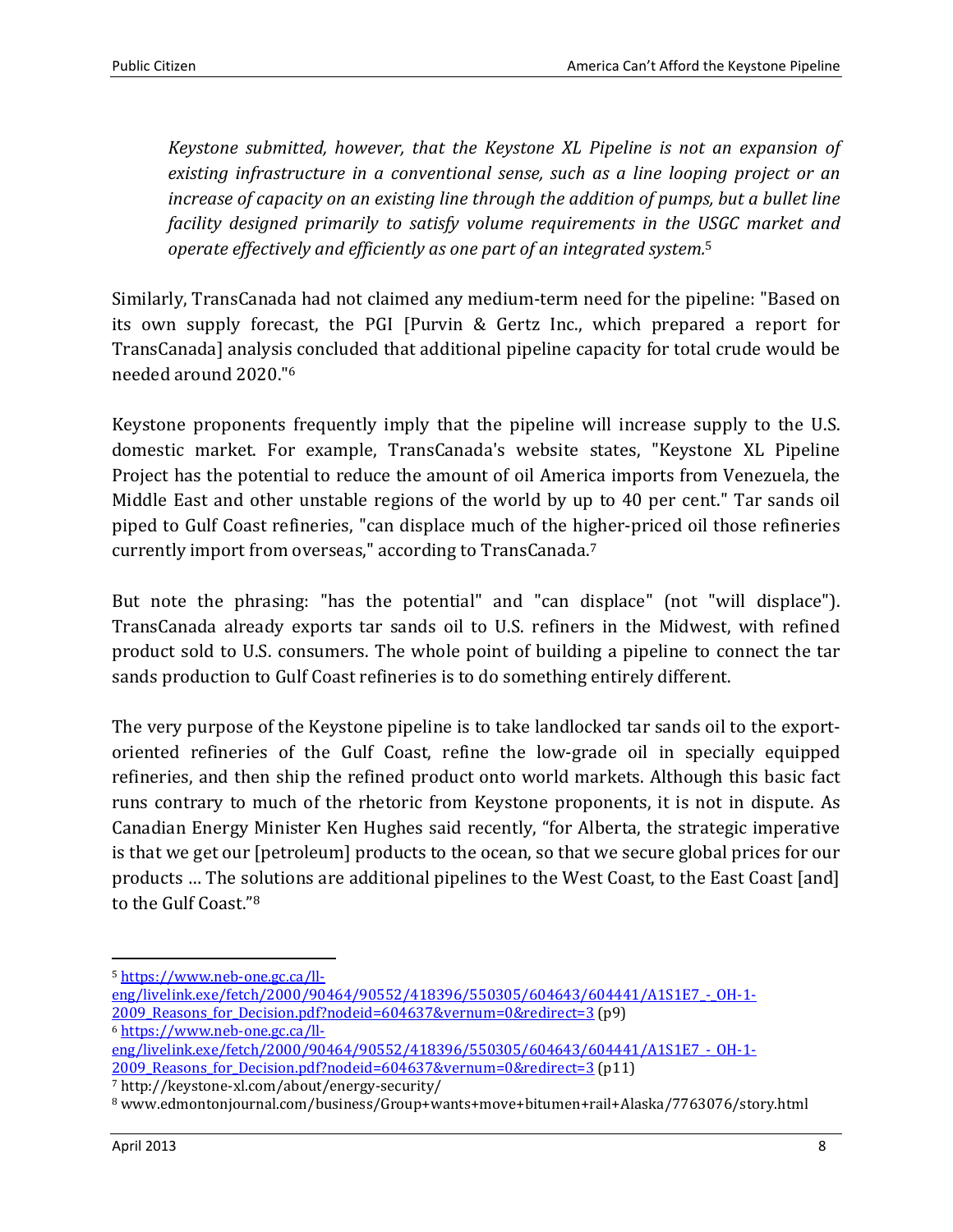## **III. Keystone and the Price at the Pump**

Proponents of the Keystone XL pipeline regularly say or imply that it will reduce gasoline prices for U.S. consumers:

- Chairman of the House of Representatives Energy and Commerce Committee, Fred Upton (R-Mich.): "[A]s part of our American Energy Initiative, the House passed bipartisan legislation to streamline the permitting process for Alaskan oil exploration and a plan to approve the Keystone XL oil pipeline — both measures would increase supplies of safe North American energy and reduce gasoline prices."<sup>9</sup>
- U.S. Senator John Hoeven (R-N.D.): "Here we have rising gas prices, putting a strain on our consumers, on business, on the economy, and yet the administration turns down a project that would help us reduce gasoline prices."<sup>10</sup>
- David Holt, president of the Consumer Energy Alliance: " [T]he steady flow of North American oil will provide consumers and businesses with lower gas and diesel prices."<sup>11</sup>
- Heritage Foundation's Nicolas Loras: "10 actions that Congress can take to help lower gas prices" listed "Approve Keystone XL" as the number 2 action.<sup>12</sup>
- Newt Gingrich: " We should take eight steps immediately to address these skyrocketing gas prices and jumpstart production of American energy: 1. Approve the Keystone XL pipeline."<sup>13</sup>
- The American Energy Alliance, a subsidiary of the industry-funded Institute for Energy Research: Obama "blocked the Keystone pipeline, so we will all pay more at the pump."<sup>14</sup>
- GOP presidential candidate Mitt Romney implied the link when he said, "Gas is at twice the price as when (Obama) came in. He cut in half permits for drilling. He said no to the Keystone Pipeline."<sup>15</sup>
- Joe Petrowski, president and CEO of Gulf Oil, said Keystone XL pipeline approval will lead to "lower energy prices."<sup>16</sup>

<sup>9</sup> www.rollcall.com/issues/57\_137/Upton-Common-Sense-Fixes-to-Pain-at-the-Pump-214569-1.html

<sup>10</sup> http://hoeven.senate.gov/public/index.cfm/news-releases?ID=415dc2ab-dec2-4e95-8643-d0fe23471e15 <sup>11</sup> http://energy.nationaljournal.com/2011/10/what-factors-should-drive-keys.php

<sup>12</sup> www.heritage.org/research/reports/2012/05/ten-actions-congress-can-take-to-lower-gas-prices

<sup>13</sup> www.humanevents.com/2012/02/15/250-gallon-gasoline-and-energy-independence/

<sup>14</sup> www.factcheck.org/2012/03/more-pipeline-piffle-and-an-alaskan-absurdity/

<sup>15</sup> www.foxnews.com/politics/2012/10/14/romney-making-gas-prices-domestic-energy-top-campaignissues/

<sup>16</sup> http://video.foxbusiness.com/v/1270848937001/gulf-oil-ceo-on-the-keystone-pipeline-delay/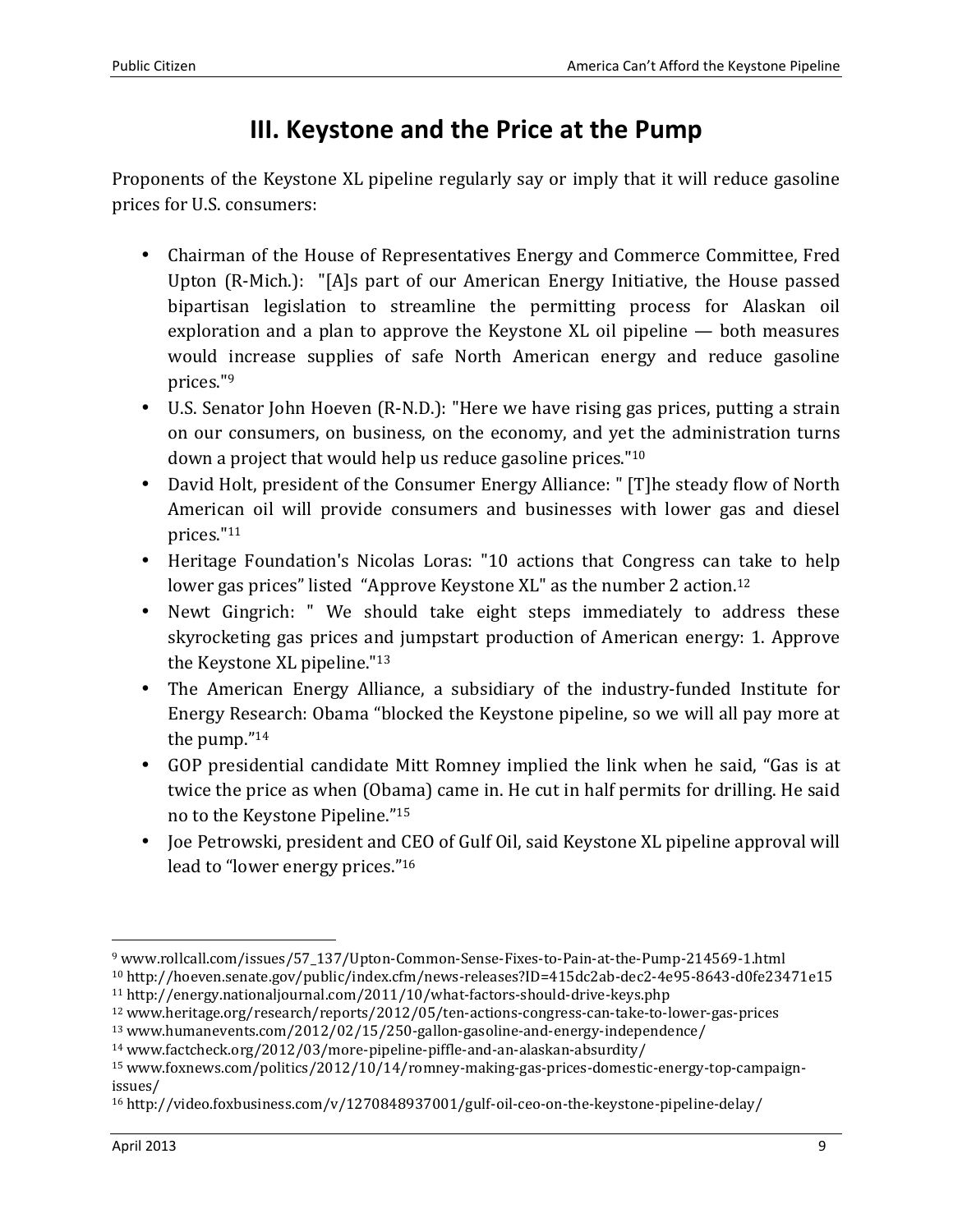Naked assertions about reducing gas prices notwithstanding, the evidence suggests that the Keystone XL project will push prices up, not down.

From a U.S. perspective, TransCanada's Keystone XL pipeline is a solution in search of a problem. The project seeks to build more than 800,000 barrels of oil a day of pipeline capacity to primarily link landlocked Albertan tar sands oil with refineries on the U.S. Gulf Coast. But even without the proposed Keystone pipeline, Canada currently exports nearly 1.2 million barrels of tar sands crude to the U.S. each day,<sup>17</sup> most of which is processed in Midwestern refineries, for subsequent sale in U.S. and Canadian markets. The existing pipelines to the Midwest and elsewhere in the United States have the capacity to transport almost double the current flow of tar sands oil.<sup>18</sup>

The key impact of the Keystone pipeline will be to shift tar sands oil exports from Midwestern to Gulf Coast refineries, a move that will raise prices for Midwestern consumers. The North American petroleum market is furcated into numerous oil benchmark prices, with the Midwest linked to WTI (West Texas Intermediate), and the Gulf and East Coasts linked to Brent (the international benchmark). Since 2010, WTI has traded at a significant discount (\$10 or more a barrel) to Brent.19 That's because of the surge of production from oil fracking in the United States, and perhaps also the increase in tar sands production. What TransCanada hopes to achieve with Keystone XL is the ability to sell its tar sands oil at Brent prices, both to Gulf Coast refiners – and in the Midwest, where prices are currently much lower.

In a May 2012 report, the Natural Resources Defense Council (NRDC), Oil Change International and Forest Ethics explain the impact on the United States quite plainly: "The Keystone XL pipeline would allow tar sands producers to ship crude to Texas Gulf Coast refineries at higher international prices. In the process, it would divert oil from Midwestern refineries until decreasing oil supplies in that region force prices there to reach international levels."<sup>20</sup>

TransCanada statements support this basic analysis. According to TransCanada's 2009 *Western Canadian Crude Supply and Markets:* "The Keystone XL Pipeline to the large USGC [U.S. Gulf Coast] market would expand the market for Canadian heavy crudes and increase demand. **This should allow the price of Canadian heavy crude to increase at least as far as USGC parity with Maya [Mexican crude]**. **The price for Canadian heavy crude could increase further if the Keystone XL Pipeline causes the available supply in the**

<sup>19</sup> http://www.businessweek.com/articles/2012-06-15/oil-prices-keep-falling-but-a-strange-gap-persists

<sup>17</sup> Table A1-16, www.ihs.com/images/Oil-Sands-Dialogue-Appendixes-2012.pdf

<sup>18</sup> http://priceofoil.org/wp-content/uploads/2007/12/KeystoneXL\_GasPrices\_May2012\_FINAL.pdf (p6)

<sup>&</sup>lt;sup>20</sup> http://priceofoil.org/wp-content/uploads/2007/12/KeystoneXL\_GasPrices\_May2012\_FINAL.pdf (p8)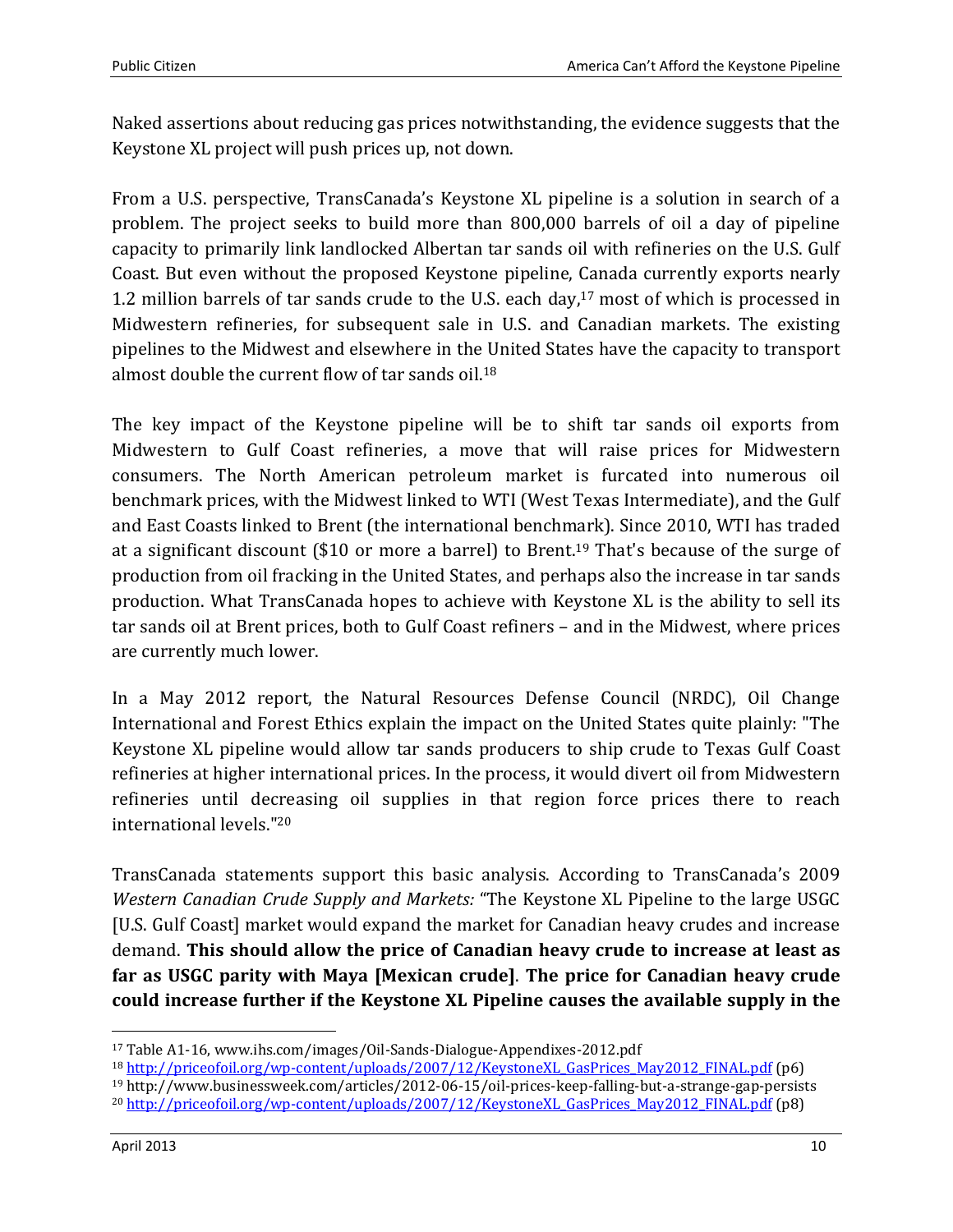#### **Midwest to be less than the demand, resulting in a price equivalent to Midwest parity**  with imported Maya crude" [emphasis added].<sup>21</sup>

Raising prices is in fact the core logic of the Keystone XL project for TransCanada. In seeking permission to build the pipeline in Canada, TransCanada stated that it expected to see increased revenue of \$1.8 billion to \$3.9 billion thanks to higher prices:

*PGI [Purvin & Gertz Inc., which prepared a report for TransCanada] indicated that historical price discounts at the USGC suggest that the supply of Canadian heavy crudes has exceeded demand in traditional markets. Existing markets for Canadian heavy crude, principally PADD II, are currently oversupplied, resulting in price discounting for Canadian exports of heavy crude oil. It further stated that access to the USGC via the Keystone XL Pipeline is expected to strengthen Canadian crude oil pricing in PADD II by removing over supply.* 

*Since 2006, the price of Cold Lake Blend has been discounted compared with the price of Mexican Maya heavy crude oil at the USGC. This price discount suggests that the supply of Canadian heavy crudes has exceeded demand in their main markets north of the USGC. PGI submitted that in 2008, the average discount for Cold Lake Blend at the USGC was approximately US\$3.24 per barrel. It indicated that by increasing market access for Canadian heavy crudes, this discount should be avoided in the future. If the Keystone XL Pipeline causes the USGC price discount to be eliminated, PGI estimated the annual revenue increase to the Canadian producing industry at US\$2.0 billion. In addition, if the Keystone XL Pipeline causes the Midwest price to rise above USGC parity, the annual revenue to Canadian producers could increase by a further US\$1.9 billion, reaching approximately US\$3.9 billion.* 

*In April 2009, PGI completed an updated forecast projecting continued growth in crude oil supply, but at a lower rate than that previously forecast. Due to lower supply volumes, PGI submitted that the increase in revenue to Canadian heavy crude oil producers in 013 would decrease from the earlier estimate of US\$2.0 to US\$3.9 billion to US\$1.8 to US\$3.4 billion.*<sup>22</sup>

NRDC and colleague organizations have pointed out that the differential between tar sands and Maya prices has now grown dramatically since the TransCanada analysis. Updating in

eng/livelink.exe/fetch/2000/90464/90552/418396/550305/604643/604441/A1S1E7 - OH-1-2009 Reasons for Decision.pdf?nodeid=604637&vernum=0 (pp21-22)

<sup>21</sup> Feb. 12, 2009, pg.26 https://www.neb-one.gc.ca/ll-

eng/livelink.exe/fetch/2000/90464/90552/418396/550305/556487/549220/B-1f\_-

\_Supply\_and\_Markets\_(Tab\_3)\_incl.\_Appendix\_3.1\_-\_A1I9R7?nodeid=549324 <sup>22</sup> https://www.neb-one.gc.ca/ll-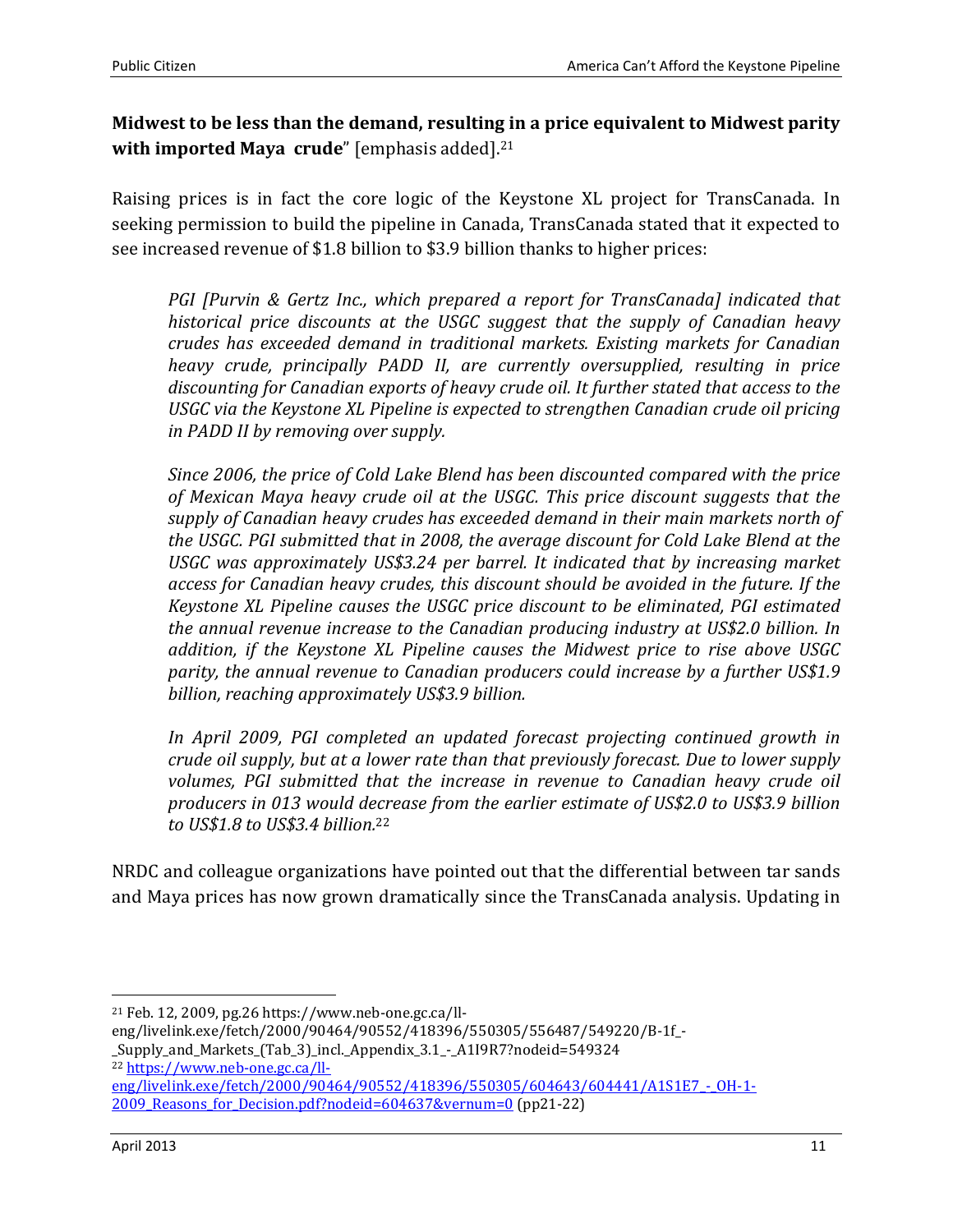light of these changed circumstances, they estimate the United States would pay \$27 billion more for Canadian crude as a result of Keystone.<sup>23</sup>

The impact of diversion of oil away from processing at Midwestern refineries, combined with continued increased exports from the Gulf Coast, puts the lie to the claim that Keystone will help consumers at the pump. There is very good reason to believe the impact will in fact be the opposite, especially in the Midwest region.

Building a pipeline that is designed to shift more North American oil to export markets will not only tighten the domestic supply/demand balance, but will increase U.S. refined product prices to match global benchmarks, resulting in even higher price impacts for consumers than our analysis shows.

<sup>&</sup>lt;sup>23</sup> http://priceofoil.org/wp-content/uploads/2007/12/KeystoneXL\_GasPrices\_May2012\_FINAL.pdf (p8)

<sup>(&</sup>quot;The disparity between tar sands and Mexican Maya is now between six and fourteen times greater than the price discount existing when TransCanada forecast that Keystone XL would increase the revenues of Canadian tar sands producers by up to \$3.4 billion. If TransCanada were to do the same analysis today, it would likely find that the Keystone XL pipeline would increase the amount the United States paid for Canadian crude by up to \$27 billion a year.")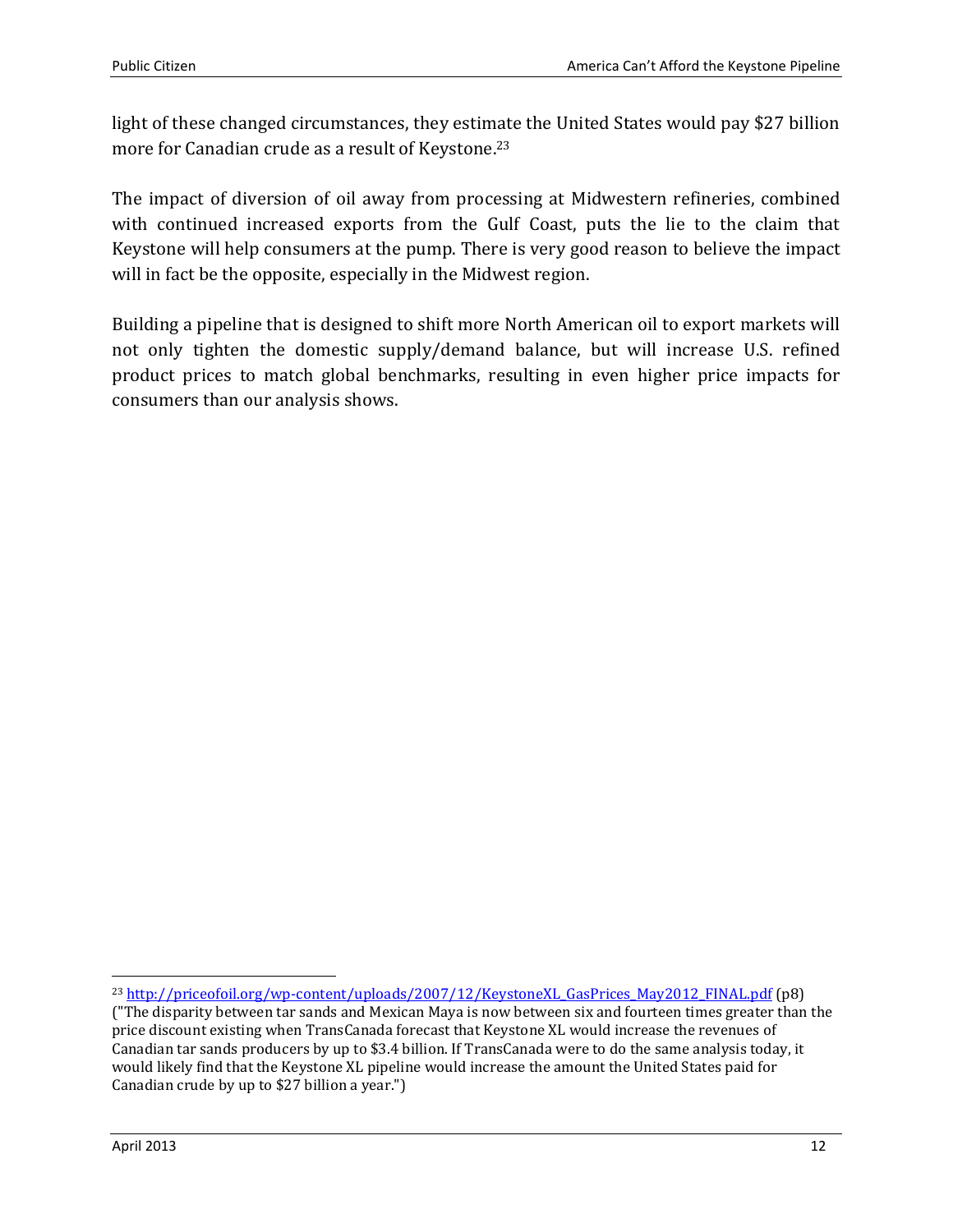## **IV. Controlling Exports**

There is an available remedy to the consumer harm from increased exports of refined petroleum products. The U.S. Department of Commerce requires entities seeking to export domestically produced crude oil to obtain a so-called "short supply" license. A successful applicant must demonstrate that the export of the commodity will not result in supply shortages, and that exporting the product is in the national interest.<sup>24</sup> These rules were finalized in 1996 under the agency's 1979 Export Administration Act authority. Six companies―including BP, Shell and Swiss-based trader Vitol―recently applied for such short supply licenses to export significant quantities of crude oil.<sup>25</sup>

The Department of Commerce has authority to include refined petroleum products in the list of commodities requiring a short supply license. While some in Congress have offered legislation seeking to ban exports―particularly those linked to a completed Keystone XL pipeline26―the Department of Commerce could simply use its existing rulemaking authority to slow the steady export of refined products that is resulting in higher domestic gasoline prices.

In addition, the president of the United States has the authority, under The Energy Policy and Conservation Act of 1975, to restrict exports of coal, petroleum products and natural gas "by rule, under such terms and conditions as he determines to be appropriate and necessary to carry out the purposes of this Act."27 This authority has never been invoked.

However, America's international trade commitments under The General Agreement on Tariffs and Trade (GATT) may conflict with executive branch efforts to regulate petroleum product exports. GATT forbids member countries from placing export restrictions to other WTO countries, but does allow exceptions if the restrictions are in response to a critical shortage. In addition, GATT allows an exemption for exhaustible natural resources (such as petroleum products) as long as such an export restriction is in conjunction with limits on domestic production, consumption and restrictions for reasons of short supply.<sup>28</sup>

In addition, Keystone developer TransCanada claims that the pipeline will improve American energy security.29 This significant investment in tar sands, coupled with the

<sup>24</sup> www.gpo.gov/fdsys/pkg/FR-1996-03-25/pdf/96-4173.pdf

<sup>25</sup> www.ft.com/intl/cms/s/0/94933124-1322-11e2-ac28-00144feabdc0.html

<sup>26</sup> www.platts.com/RSSFeedDetailedNews/RSSFeed/Oil/6036314

<sup>27</sup> 42 USC § 6212 (a).

 $28$  Article XX(g), (i), (j).

<sup>29</sup> www.transcanada.com/energy-security.html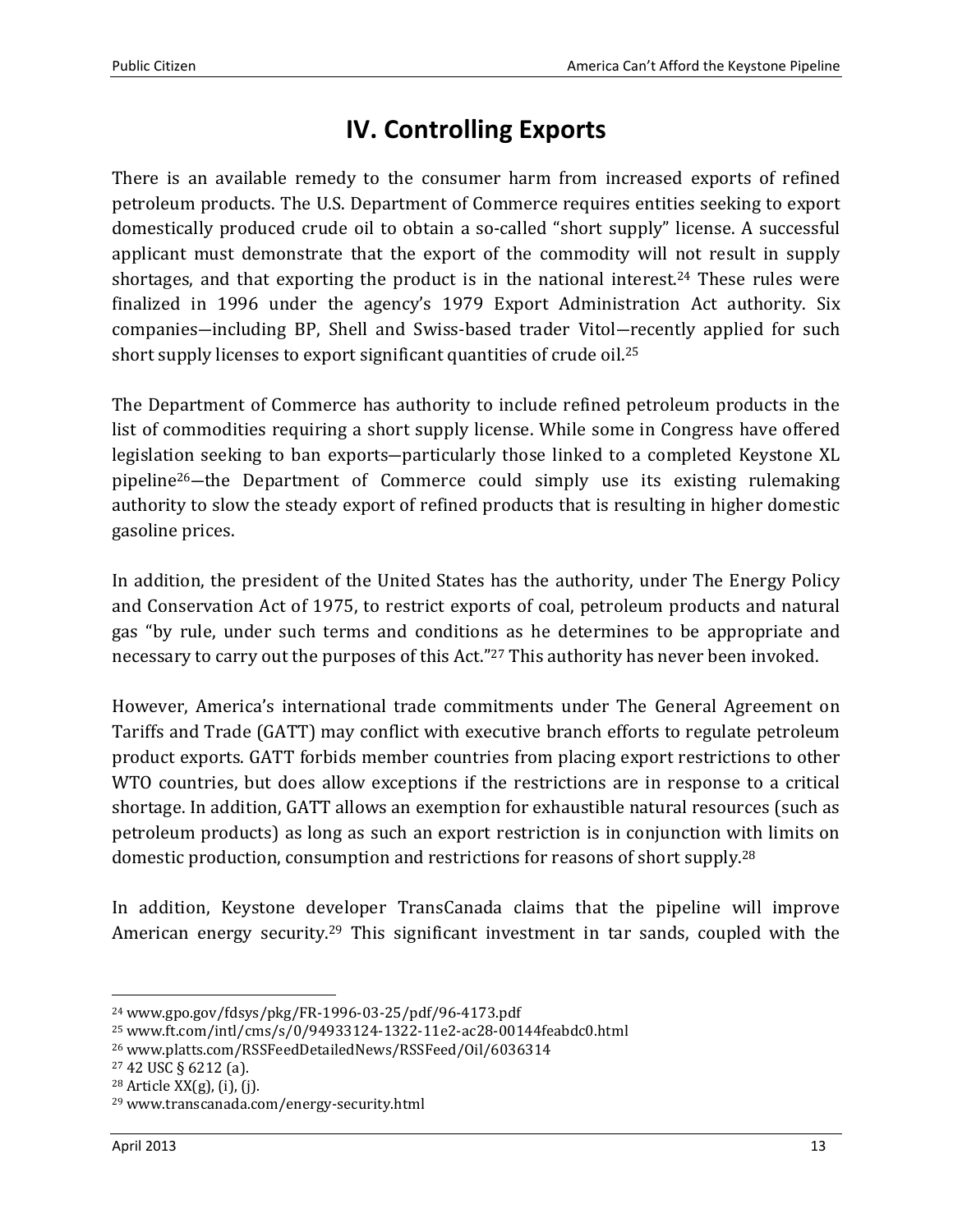export-nature of the Keystone pipeline, raises concerns about whether the pipeline and the development of the tar sands are for the benefit of U.S. interests.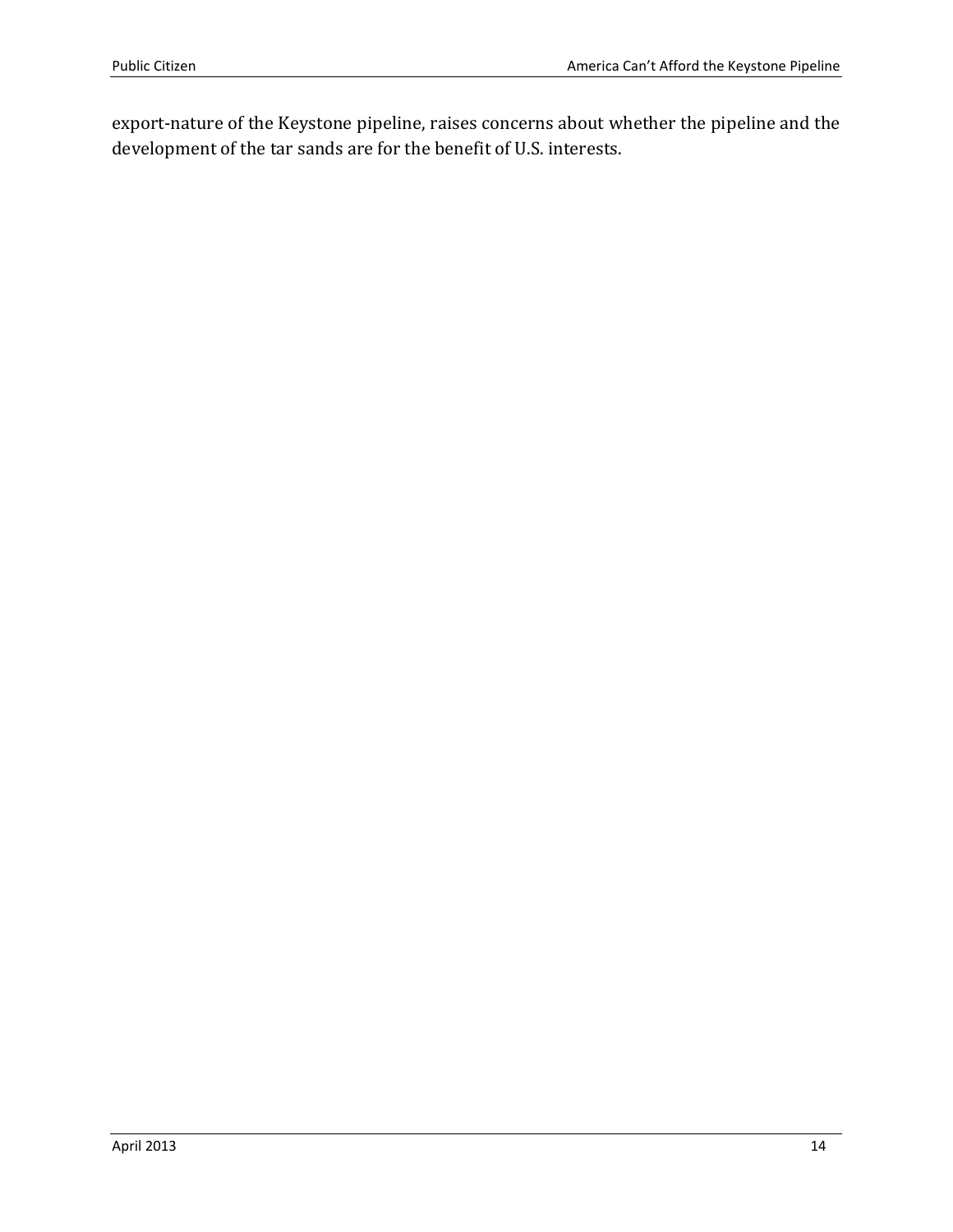# **V. China's National Government Increasing Interest in Canadian Tar Sands**

### *"We [Canada] need to sell our oil and they [China] need to buy oil"*

The need to advance national energy security is a truism of American politics, and Keystone XL pipeline advocates have endlessly trumpeted the pipeline's purported benefits for national security.

"Keystone XL brings a secure supply of oil to the United States," announces TransCanada's promotional website for Keystone.<sup>30</sup> Keystone will "enhance[e] domestic energy and national security," declares the American Petroleum Institute.<sup>31</sup> "If the president is serious about job creation and energy security, now is the time to act on the Keystone XL pipeline," asserts U.S. Chamber of Commerce CEO and President Tom Donohue.<sup>32</sup>

Of course, the acknowledged fact that the purpose of the Keystone XL pipeline is to enable tar sands oil to be exported, and to divert it away from existing consumer markets in the United States, disproves the energy security claim.

There is, as well, another under-examined element to the Keystone energy security claims. While proponents allege that approval of the pipeline is needed to maintain cordial U.S.- Canada relations, they have systematically failed to note the rising role of China in tar sands development.

China is the largest foreign investor in Canada's tar sands, representing 52 percent of all foreign investment since 2003, according to a recent HSBC report.33 The national government of the People's Republic of China (PRC) has six entities under its control making investments for sometimes controlling stakes in Canada's tar sands: China National Offshore Oil Corporation, PetroChina, Sinopec, China Investment Corporation, Bank of China and China Life Insurance Company. However, recent investments by six different entities controlled by China's national government will have power overnearly 1.1 million barrels of daily tar sands production by 2020.<sup>34</sup>

<sup>30</sup> http://keystone-xl.com/about/energy-security/

<sup>31</sup> http://api.org/policy-and-issues/keystone.aspx

<sup>32</sup> President and CEO Tom Donohue

<sup>33</sup> www.research.hsbc.com/midas/Res/RDV?ao=20&key=02PzuYR8NA&n=353878.PDF

<sup>34</sup> Public Citizen analysis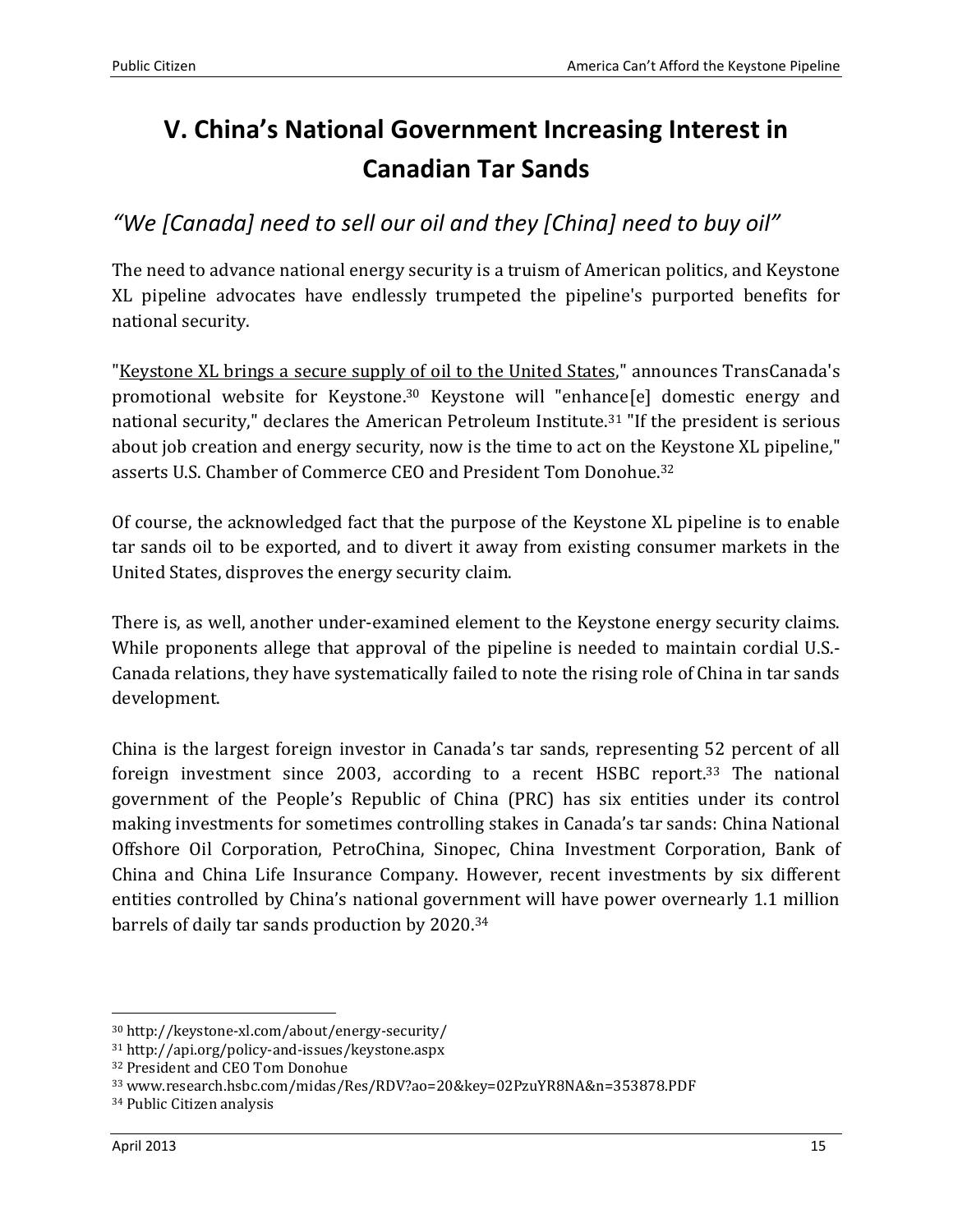| <b>Investing As a "Strategic Weapon"</b>   |                                                                                               |                                                                                              |  |
|--------------------------------------------|-----------------------------------------------------------------------------------------------|----------------------------------------------------------------------------------------------|--|
| Syncrude Canada                            | 407,000 bpd active tar sands<br>project                                                       | Sinopec +Cnooc control<br>16.23%                                                             |  |
| Nexen                                      | Long Lake, Kinosis, Leismer &<br>Cottonwood projects hold 6B barrels<br>of oil sands reserves | Cnooc controls 100%                                                                          |  |
| <b>MEG Energy</b>                          | Christina Lake tar sands                                                                      | Cnooc controls 14.2%                                                                         |  |
| Athabasca Oil Sands<br>Corp                | MacKay River & Dover tar sands                                                                | PetroChina controls 100%                                                                     |  |
| <b>Sunshine Oilsands</b><br>Ltd            | controls 7% of the Athabasca tar<br>sands leases                                              | China Investment Corp,<br>Sinopec, China Life<br>Insurance Co & Bank of<br>China control 29% |  |
| Penn West Energy<br>Trust                  | Seal North, Seal Main, Dawson Seal<br>& Cadotte tar sands                                     | China Investment Corp<br>controls 45% of a joint<br>venture                                  |  |
| Northern Lights                            |                                                                                               | Sinopec owns 50%                                                                             |  |
| <b>Teck Resources</b>                      | Fort Hills, Frontier tar sands                                                                | CIP owns 17.6% of Teck's<br>equity                                                           |  |
| Shell                                      | shale gas in British Colubmia                                                                 | PetroChina controls 20%                                                                      |  |
| North Twining,<br>Alberta                  | oil                                                                                           | PetroChina controls 16%                                                                      |  |
| Alberta Gas<br>Processing                  | gas                                                                                           | PetroChina controls 11.5%                                                                    |  |
| Northern Cross<br>(Yukon) Ltd              | conventional oil+gas                                                                          | Cnooc controls 60%                                                                           |  |
| EnCana                                     | Duvernay & Cutback Ridge (NatGas)                                                             | PetroChina owns 50%                                                                          |  |
| Daylight Energy                            | shale oil                                                                                     | Sinopec controls 100%                                                                        |  |
| <b>Brookfield Asset</b><br>Management Inc. | various                                                                                       | China Investment Corp<br>partnership                                                         |  |

#### **People's Republic of China Government Control Over Canadian Fossil Energy**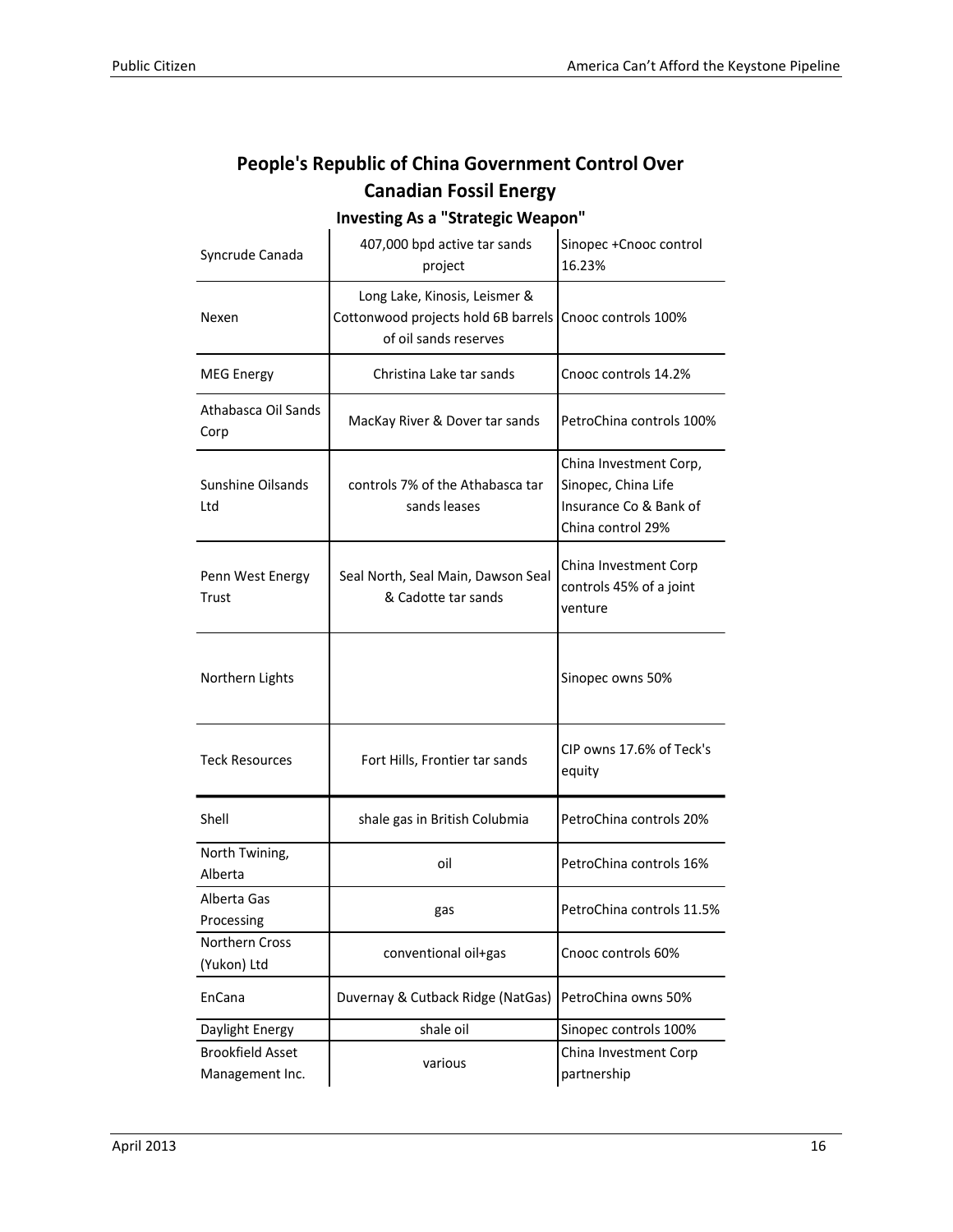Chinese national government investment raises the question of whether development of tar sands oil ultimately destined for export outside the United States will simply facilitate national security priorities of the Chinese government. Indeed, one should question whether increased Chinese control over tar sands development and production may result in Keystone ultimately serving as a U.S.-based conduit for export to Chinese gasoline markets. China has every right to undertake such investments, of course, and it has pressing and legitimate energy needs. But satisfying Chinese energy security interests is a far cry from the U.S. benefits touted for the pipeline project.

**China National Offshore Oil Corporation (CNOOC)** is controlled by the national government of the PRC. CNOOC Ltd. is its publicly traded subsidiary, of which the PRC controls 64.45 percent, with the remaining 33.55 percent owned by individual and institutional shareholders.35 In May 2012, CNOOC Ltd. Chairman Wang Yilin made a speech on the launch of the company's first deepwater oil rig, announcing that "large-scale deepwater rigs are our mobile national territory and a strategic weapon,"<sup>36</sup> illustrating the overt political nature of CNOOC's business.

Mr. Wang headed CNOOC's successful efforts to acquire Nexen Inc., a Canadian oil sands developer and one of the largest leaseholders in the Gulf of Mexico,<sup>37</sup> with more than 200 blocks<sup>38</sup> and "proved reserves of approximately 116 million barrels of oil equivalent."<sup>39</sup> During the takeover, the Canadian Security and Intelligence Service, the nation's spy agency, issued a report warning of the risks of foreign government investment in the country, declaring that "certain state-owned enterprises and private firms with close ties to their home governments have pursued opaque agendas or received clandestine intelligence support for their pursuits here [in Canada]."<sup>40</sup>

Through Nexen, CNOOC also controls 100 percent of the Long Lake tar sands production project. In total, CNOOC's shares of current and soon-to-be producing tar sands projects give the company control over 155,000 barrels a day of tar sands production in Alberta alone.<sup>41</sup>

<sup>&</sup>lt;u>.</u> <sup>35</sup> www.sec.gov/Archives/edgar/data/1095595/000095010312002051/dp29866-20f.htm

<sup>36</sup> Brian Spegele and Wayne Ma, "For China Boss, Deep-Water Rigs Are a 'Strategic Weapon,'" *The Wall Street Journal*, Aug. 30, 2012, Page B1,

http://professional.wsj.com/article/SB10000872396390444233104577592890738740290.html

<sup>37</sup> www.energyvox.org/2011/12/01/chinese-govt-wades-into-us-offshore-drilling/

<sup>38</sup> Brian Spregele, "Cnooc's New Tack Shows in Oil Deal," *The Wall Street Journal*, December 28, 2012, Page B5. <sup>39</sup> www.nexeninc.com/en/Operations/Conventional/GulfofMexico.aspx

<sup>40</sup> Paul Vieira, "Canada: Risks in Foreign Investment," *The Wall Street Journal*, Sep. 22, 2012, Page B3,

http://professional.wsj.com/article/SB10000872396390444165804578010302225136128.html

<sup>41</sup> www.nexeninc.com/en/Operations/OilSands/OurOilSandsBusinesses.aspx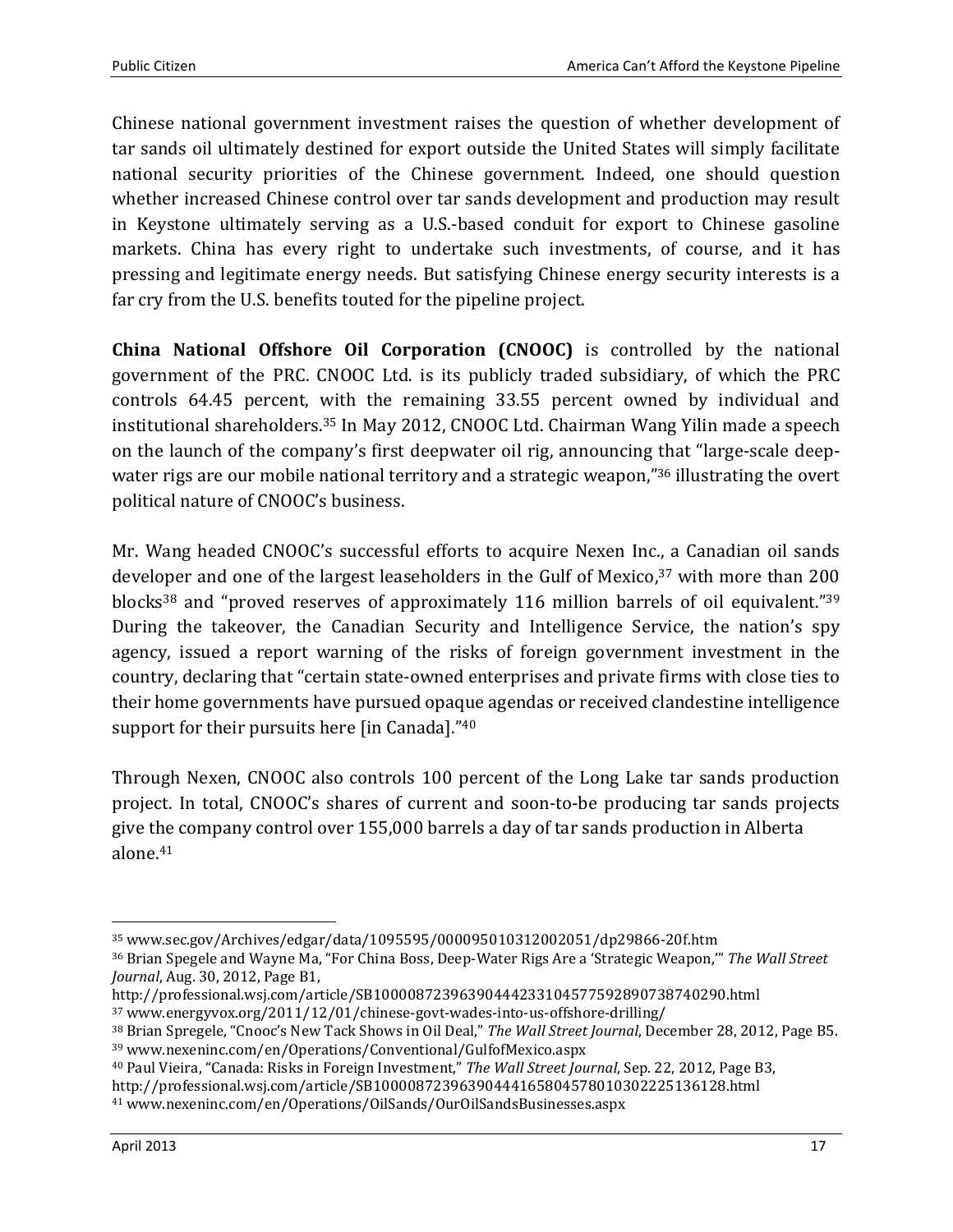In 2011, CNOOC acquired Canadian Tar Sands producer OPTI Canada for \$2.1 billion.<sup>42</sup> CNOOC controls 14.2 percent of MEG Energy's Christina Lake tar sands project.<sup>43</sup>

Although the Nexen acquisition was ultimately approved by Canadian authorities, similar Chinese government transactions weren't required to be reviewed under the country's Investment Canada Act. For example, the December 2012 \$2.2 billion acquisition of 49.9 percent of EnCana's Duvernay natural-gas-and-liquids play in Alberta by PetroChina wasn't subject to a national security review.<sup>44</sup>

**The China Petroleum and Chemical Corporation (Sinopec)**, is another PRC-controlled corporation. Sinopec controls 55.6 percent of Sinopec Shanghai Petrochemical Company Ltd., which is its investment arm.<sup>45</sup> In 2010, Sinopec acquired ConocoPhillip's 9 percent stake in Syncrude Canada's 407,000 barrel a day tar sands production facility for \$4.65 billion.<sup>46</sup> Combined with CNOOC's stake in that project,<sup>47</sup> the PRC controls 16.2 percent of Canada's largest tar sands production facility. In November 2011, Sinopec acquired Canadian shale oil producer Daylight Energy for \$2.1 billion.<sup>48</sup>

**China National Petroleum Corporation** is another PRC-controlled national oil company<sup>49</sup> that controls 86.5 percent of **PetroChina**. <sup>50</sup> In March 2012, PetroChina completed the 100 percent acquisition of Canadian-based Athabasca Oil Sands Corp.'s two oil sand projects in MacKay River and Dover.51 In 2011, PetroChina acquired 20 percent of Shell's interest in its unconventional natural gas assets located in British Columbia. In June 1993, PetroChina acquired a 15.9 percent operating interest in Alberta's North Twining Oilfield and 11.5 percent equity of a natural gas processing plant in Alberta. In December 2012, PetroChina acquired 49.9% of EnCana's Duvernay natural-gas-and-liquids play in Alberta for \$2.2 billion―after PetroChina had acquired 50 percent of EnCana's Cutbank Ridge assets, covering more than 1.3 million acres in British Columbia and Alberta in 2011.<sup>52</sup>

<sup>42</sup> www.cnooccanada.com

<sup>43</sup> www.cnooccanada.com/index.php/operations/meg-project.html

<sup>44</sup> Ben Dummett, "EnCana-PetroChina JV Not Subject to Investment Canada Act," *The Wall Street Journal*, December 19, 2012 http://professional.wsj.com/article/BT-CO-20121219-714443.html

<sup>45</sup> http://sec.gov/Archives/edgar/data/908732/000119312512193739/d338922d20f.htm

<sup>46</sup> http://dealbook.nytimes.com/2010/04/12/conocophillips-to-sell-syncrude-stake-to-sinopec/

<sup>47</sup> http://sec.gov/Archives/edgar/data/16873/000110465912012059/a12-5169\_140f.htm

<sup>48</sup> www.bloomberg.com/news/2011-10-09/sinopec-agrees-to-buy-daylight-energy-for-2-1-billion-to-meetfuel-demand.html

<sup>49</sup> www.cnpc.com.cn/en/cnpcworldwide/canada/

<sup>50</sup> www.sec.gov/Archives/edgar/data/1108329/000119312512184222/d337648d20f.htm

<sup>51</sup> www.doveropco.com

<sup>52</sup> www.cnpc.com.cn/News/en/press/newsreleases/201102/20110210\_C518279.shtml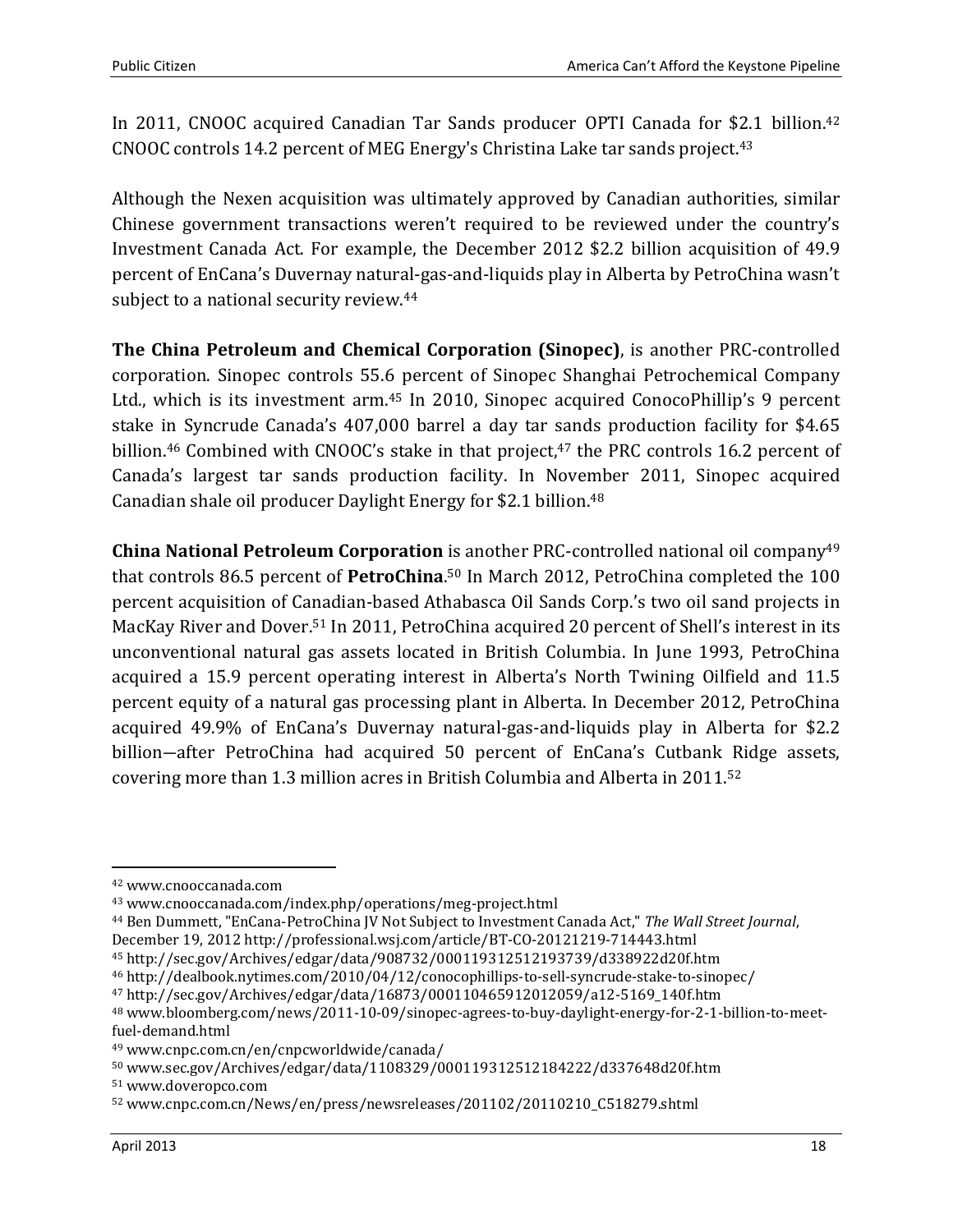**China Investment Corporation**

**(CIC)** is the PRC's sovereign wealth fund. In 2011, CIC opened its first and only foreign office―in Canada, to better explore "investment opportunities for CIC in Canada."<sup>53</sup> Shortly after the office opened, CIC joined with Sinopec, **China Life Insurance Company** (of which the

#### **China Control Over Canada's Tar Sands**

| <b>Currently Producing</b> | bpd<br>141,896 | % of Canada's total<br>daily production<br>6.3% |
|----------------------------|----------------|-------------------------------------------------|
|                            |                |                                                 |
| Proposed/Permited/Un       | bpd            |                                                 |
| der Construction           | 1,076,170      |                                                 |

PRC directly controls 68.4 percent)<sup>54</sup> and the **Bank of China** (also controlled by the PRC),<sup>55</sup> to control 29 percent of Sunshine Oilsands Ltd.56 Sunshine Oilsands controls 7 percent of the total amount of leases in the Athabasca tar sands region.57 In explaining why Sunshine Oilsands has partnered with PRC-controlled firms, CEO John Zahary said "We need to sell our oil and they need to buy oil."<sup>58</sup>

China Investment Corp. owns 47 million shares (10.5 percent) of Penn West.59 Penn West controls the Seal North, Seal Main, Dawson Seal<sup>60</sup> and Cadotte in-situ tar sands projects.<sup>61</sup>

China Investment Corp. also owns tens of millions of shares of oil and gas, financial and media companies, including 100,000 shares of oil refiner Valero, 200,000 shares of refiner Tesoro, 2 million shares of United States Oil Fund, 151 million shares of Morgan Stanley (or 7.8 percent of the company),<sup>62</sup> 9 million shares of Citigroup, 1.3 million shares of Bank of America, 1.15 million shares of Wells Fargo, 3 million shares of S&P Global Energy Fund, 4.1 million shares of International Energy SPDR and 300,000 of Fox News parent News Corp.<sup>63</sup>

China Investment Corporation "is ratcheting up its direct-investment efforts by teaming up with, rather than investing through," Canada's Brookfield Asset Management Inc. "The new

<sup>53</sup> www.china-inv.cn/cicen/resources/news\_20110322\_782619.html

<sup>54</sup> http://sec.gov/Archives/edgar/data/1268896/000119312512183640/d331456d20f.htm

<sup>55</sup> www.boc.cn/en/aboutboc/ab1/200809/t20080901\_1601737.html

<sup>56</sup> www.sunshineoilsands.com/uploads/investor/q2\_2012.pdf

<sup>57</sup> www.sunshineoilsands.com

<sup>58</sup> www.businessweek.com/news/2012-08-16/sunshine-oilsands-favors-a-venture-with-sinopec-to-tap-oilsands

<sup>59</sup> www.sec.gov/Archives/edgar/data/1334388/000114420410031317/v187033\_sc13g.htm

<sup>60</sup> www.energy.gov.ab.ca/landaccess/pdfs/oilsands\_projects.pdf

<sup>61</sup> www.oilsandsdevelopers.ca/wp-content/uploads/2012/10/Oil-Sands-Project-List-October-2012.pdf

<sup>62</sup> www.sec.gov/Archives/edgar/data/895421/000119312512056199/d298632dsc13ga.htm

<sup>63</sup> www.energyvox.org/2010/03/24/china-owns-a-utility/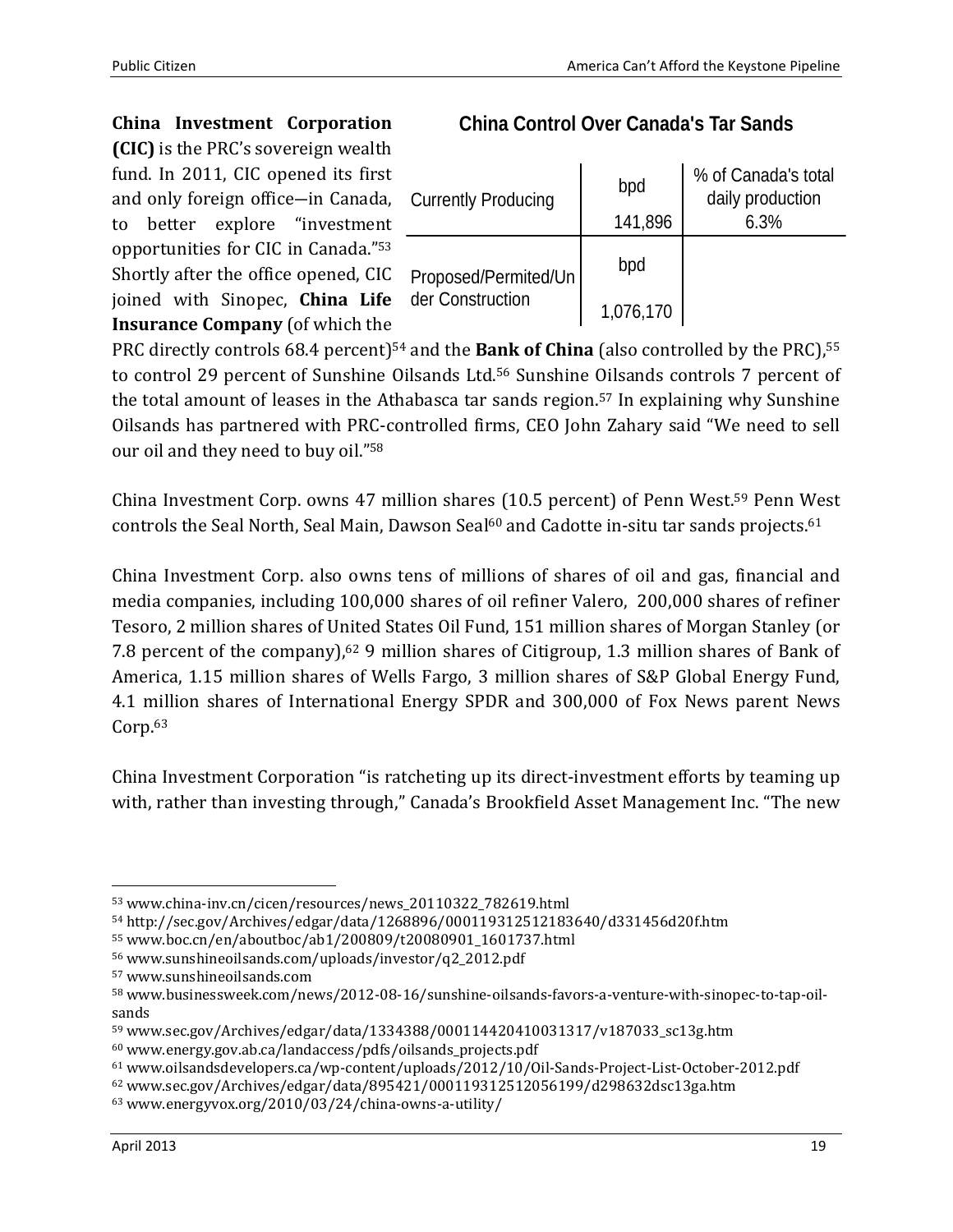approach could allow CIC more control over assets it holds."64 Brookfield Asset Management owns hundreds of billions of dollars worth of real estate, natural resources and equities. Five of Brookfield's board members have direct ties to Canada's tar sands: Marcel R. Coutu, president and CEO of Canadian Oil Sands Ltd. *and* chairman of Syncrude Canada, Ltd.; Frank J. McKenna, director of Canadian Natural Resources Ltd.; Dr. Jack M. Mintz, director at Imperial Oil Ltd.; James Gray, former CEO and founder of Canadian Hunter Exploration, now a unit of ConocoPhillips; and Maureen Kempston Darkes, a director at Enbridge, Inc.65 In addition, the government of Singapore secured a Brookfield board seat in November 2012 with the addition of Dr. Seek Ngee Huat.

China's oil companies must be viewed in considerable measure as extensions of the PRC's official foreign policy and national security apparatus. One does not need to see any conspiracy in increased Chinese investment in Canada to find Chinese oil companies' investments noteworthy. China is cash rich and oil poor. It desperately needs secure and dependable oil supplies, and it has the resources to invest internationally. But a Chinese play to use the Keystone XL pipeline to run Canadian tar sands oil through the United States, so refined product can be exported, potentially to Chinese markets, is a far cry from Keystone XL proponents' claims that the pipeline will advance U.S. national energy security.

<sup>64</sup> Lingling Wei, "China's CIC Makes Investing Shift," *The Wall Street Journal*, Sep. 19, 2012, Page C1 http://professional.wsj.com/article/SB10000872396390443720204578003781099968180.html 65 www.brookfield.com/content/board\_of\_directors-26685.html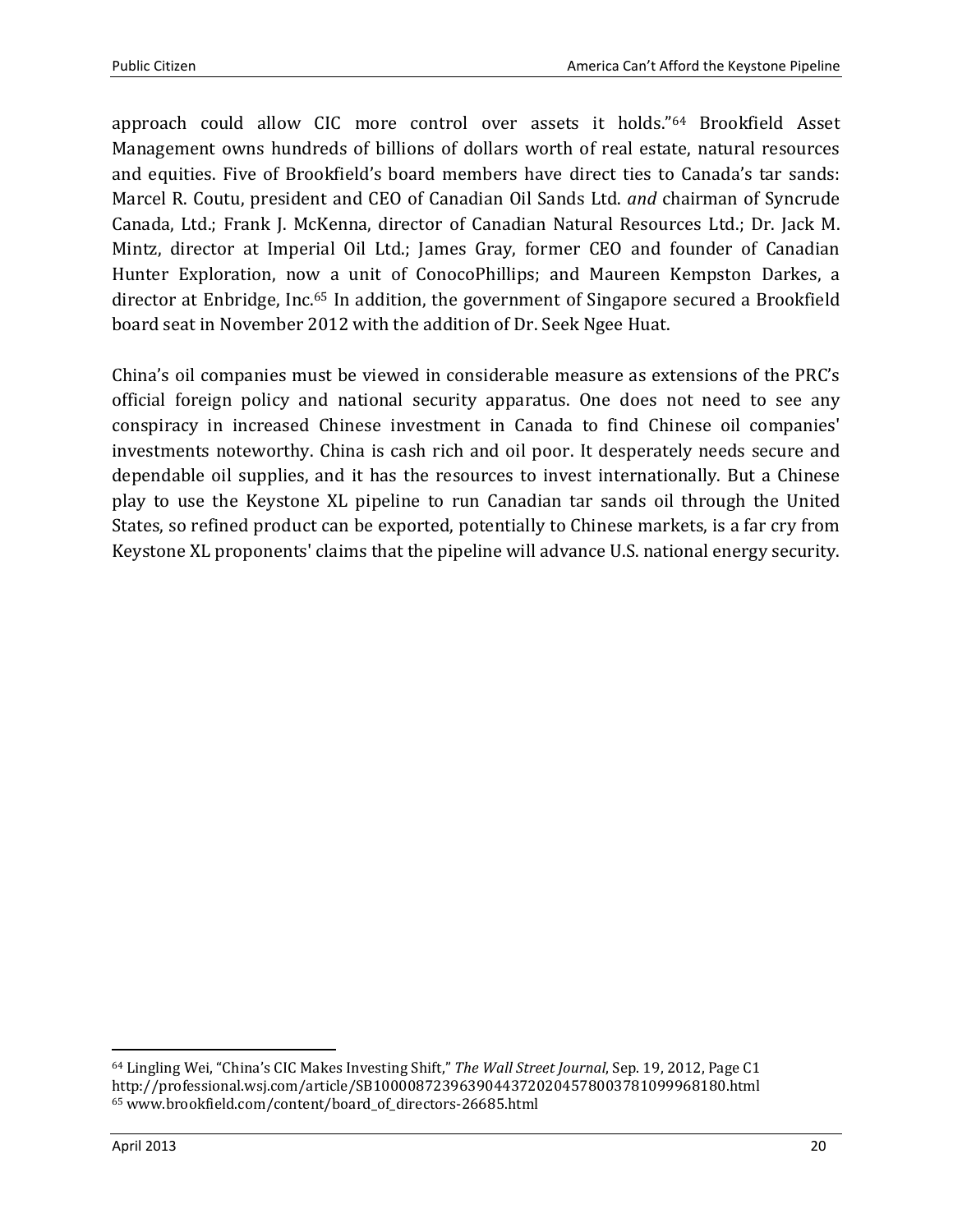## **Conclusion**

In addition to making modest jobs claims, Keystone XL pipeline proponents are relying on two key arguments to urge the project to be greenlighted: national energy security and reduced prices for U.S. consumers.

Our analysis demonstrates that the pipeline is almost certain to fail to advance either of these objectives, and may actually result in reduced energy security and higher consumer prices. The business rationale for the pipeline is to divert tar sands oil from the Midwest to exporting Gulf refineries, and thereby to raise the price for tar sands oil and increase refined tar sands exports at the expense of the U.S. market.